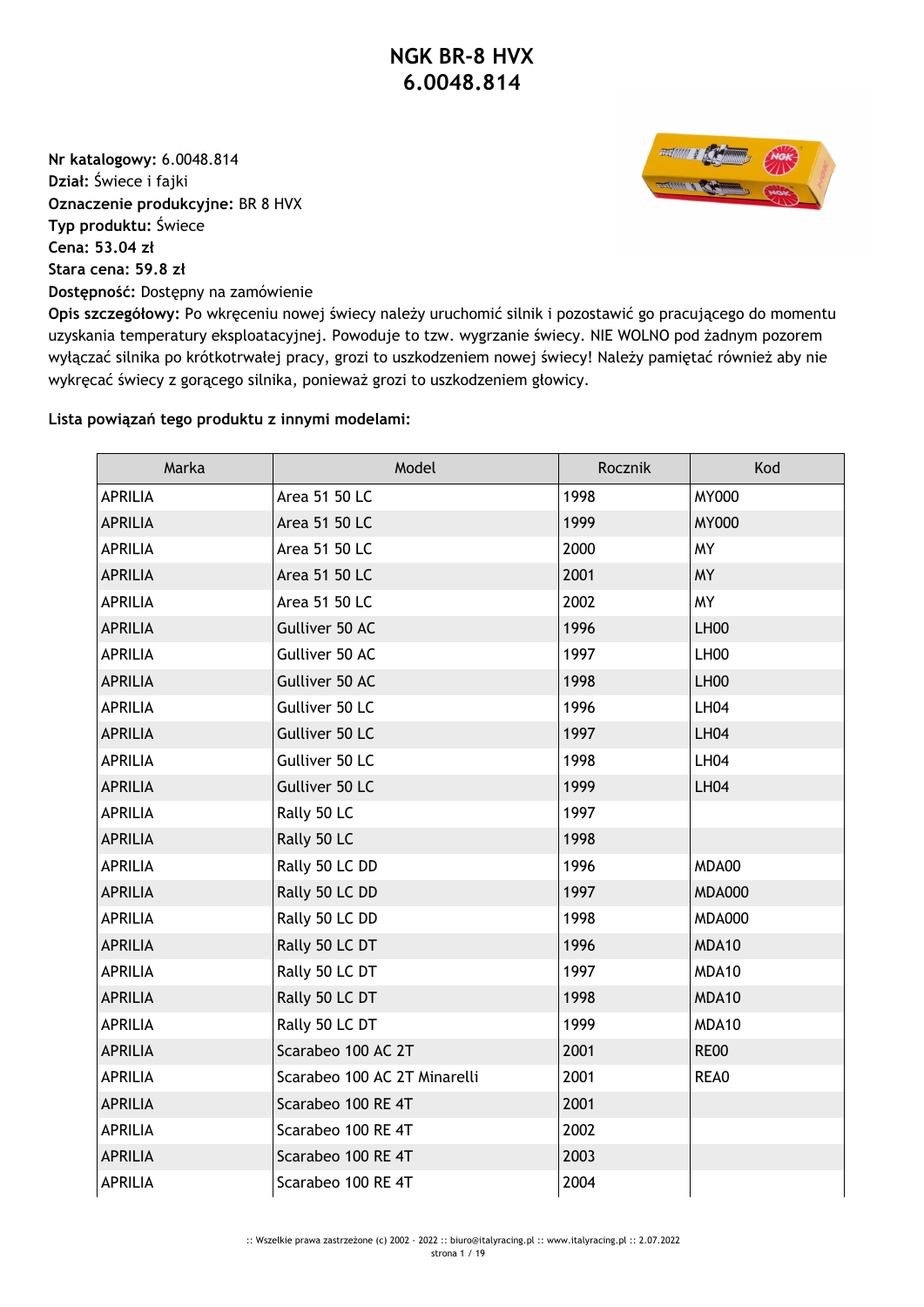| <b>APRILIA</b> | Sonic 50 AC          | 1998 | PB            |
|----------------|----------------------|------|---------------|
| <b>APRILIA</b> | Sonic 50 AC          | 1999 | PB            |
| <b>APRILIA</b> | Sonic 50 AC          | 2000 | PB            |
| <b>APRILIA</b> | Sonic 50 AC          | 2001 | PB            |
| <b>APRILIA</b> | Sonic 50 AC          | 2002 | PB            |
| <b>APRILIA</b> | Sonic 50 LC GP       | 1998 | PB            |
| <b>APRILIA</b> | Sonic 50 LC GP       | 1999 | PB            |
| <b>APRILIA</b> | <b>SR 50 LC</b>      | 1996 | MR/LC         |
| <b>APRILIA</b> | <b>SR 50 LC</b>      | 1997 | MR/LC         |
| <b>APRILIA</b> | <b>SR 50 LC</b>      | 1998 | MR/LC         |
| <b>APRILIA</b> | <b>SR 50 LC</b>      | 1999 | MR/LC         |
| <b>APRILIA</b> | <b>SR 50 LC</b>      | 2000 |               |
| <b>APRILIA</b> | <b>SR 50 LC</b>      | 2001 |               |
| <b>APRILIA</b> | <b>SR 50 LC</b>      | 2002 |               |
| <b>APRILIA</b> | <b>SR 50 LC</b>      | 2003 |               |
| <b>APRILIA</b> | <b>SR 50 LC</b>      | 2004 |               |
| <b>APRILIA</b> | SR 50 LC Ditech      | 2001 |               |
| <b>APRILIA</b> | SR 50 LC Ditech      | 2002 |               |
| <b>APRILIA</b> | SR 50 LC Ditech      | 2003 |               |
| <b>APRILIA</b> | SR 50 LC Ditech      | 2004 |               |
| <b>APRILIA</b> | SR 50 LC HorizZyl    | 1994 | MR/LC         |
| <b>APRILIA</b> | SR 50 LC HorizZyl    | 1995 | MR/LC         |
| <b>APRILIA</b> | SR 50 LC HorizZyl    | 1996 | MR/LC         |
| <b>APRILIA</b> | SR 50 LC HorizZyl    | 1997 | MR/LC         |
| <b>APRILIA</b> | SR 50 LC HorizZyl    | 1998 | MR/LC         |
| <b>APRILIA</b> | SR 50 LC HorizZyl    | 1999 | MR/LC         |
| <b>APRILIA</b> | SR 50 LC Netscaper   | 1997 | <b>MZ</b>     |
| <b>APRILIA</b> | SR 50 LC Netscaper   | 1998 | MZ            |
| <b>APRILIA</b> | SR 50 LC Racing      | 1997 | <b>MZ</b>     |
| <b>APRILIA</b> | SR 50 LC Racing      | 1998 | <b>MZ</b>     |
| <b>APRILIA</b> | SR 50 LC Racing      | 1999 | <b>MZ</b>     |
| <b>APRILIA</b> | SR 50 LC Replica     | 1994 | MR/LC         |
| <b>APRILIA</b> | SR 50 LC Replica     | 1995 | MR/LC         |
| <b>APRILIA</b> | SR 50 LC Replica     | 1996 | MR/LC         |
| <b>APRILIA</b> | SR 50 LC Replica     | 1997 | <b>MZ</b>     |
| <b>APRILIA</b> | SR 50 LC Stealth     | 1997 |               |
| <b>APRILIA</b> | SR 50 LC Stealth     | 1998 |               |
| <b>APRILIA</b> | SR 50 LC Stealth     | 1999 |               |
| <b>ATU</b>     | Calypso 50 AC        | 1999 | <b>KCZ</b>    |
| <b>BENELLI</b> | 491 50 LC Rac Racing | 1998 | <b>BA0100</b> |
| <b>BENELLI</b> | 491 50 LC Rac Racing | 1999 | <b>BA0100</b> |
| <b>BENELLI</b> | 491 50 LC Rac Racing | 2000 | <b>BA0100</b> |
| <b>BENELLI</b> | 491 50 LC Rac Racing | 2001 | <b>BA0100</b> |
| <b>BENELLI</b> | 491 50 LC Racing     | 1998 | <b>BA01</b>   |
|                |                      |      |               |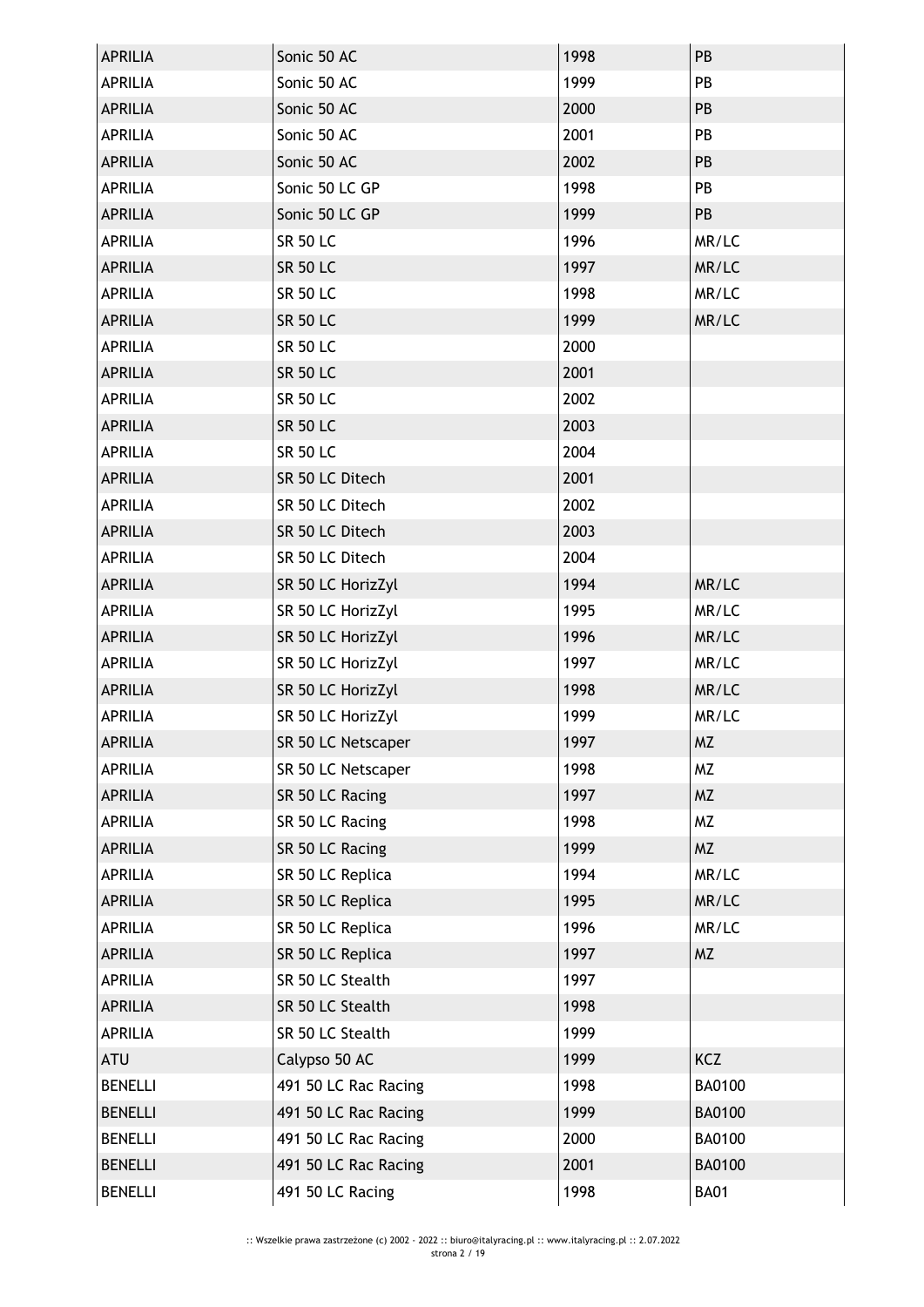| <b>BENELLI</b> | 491 50 LC Racing                 | 1999 | <b>BA01</b>    |
|----------------|----------------------------------|------|----------------|
| <b>BENELLI</b> | 491 50 LC Racing                 | 2000 | <b>BA01</b>    |
| <b>BENELLI</b> | 491 50 LC Racing                 | 2001 | <b>BA01</b>    |
| <b>BENELLI</b> | 491 50 LC Sport Sport            | 1998 | <b>BA0101</b>  |
| <b>BENELLI</b> | 491 50 LC Sport Sport            | 1999 | <b>BA0101</b>  |
| <b>BENELLI</b> | 491 50 LC Sport Sport            | 2000 | <b>BA0101</b>  |
| <b>BENELLI</b> | 491 50 LC Sport Sport            | 2001 | <b>BA0101</b>  |
| <b>BENELLI</b> | 491 50 RR LC GP                  | 1999 | <b>BA0100</b>  |
| <b>BENELLI</b> | 491 50 RR LC GP                  | 2000 | <b>BA0100</b>  |
| <b>BENELLI</b> | 491 50 RR LC GP                  | 2001 | <b>BA0100</b>  |
| <b>BENELLI</b> | 491 50 RR LC GP                  | 2002 | <b>BA0100</b>  |
| <b>BENELLI</b> | 491 50 SP LC GP                  | 1999 | BA0101         |
| <b>BENELLI</b> | 491 50 SP LC GP                  | 2000 | <b>BA0101</b>  |
| <b>BENELLI</b> | 491 50 SP LC GP                  | 2001 | BA0101         |
| <b>BENELLI</b> | 491 50 ST AC                     | 2003 | <b>BA01</b>    |
| <b>BENELLI</b> | 491 50 ST AC                     | 2004 |                |
| <b>BENELLI</b> | 491 50 ST AC                     | 2005 |                |
| <b>BENELLI</b> | 491 50 ST AC                     | 2006 |                |
| <b>BENELLI</b> | K2 100                           | 2001 |                |
| <b>BENELLI</b> | K2 100 AC                        | 1999 | M20000         |
| <b>BENELLI</b> | K2 100 AC                        | 2000 | M20000         |
| <b>BENELLI</b> | K2 100 AC                        | 2001 | M20000         |
| <b>BENELLI</b> | K2 50 AC Namur                   | 2000 | <b>BA01</b>    |
| <b>BENELLI</b> | K2 50 AC Namur                   | 2001 | <b>BA01</b>    |
| <b>BENELLI</b> | K2 50 LC                         | 1998 | <b>BA01</b>    |
| <b>BENELLI</b> | K2 50 LC                         | 1999 | <b>BA01</b>    |
| <b>BENELLI</b> | <b>K2 50 LC</b>                  | 2000 |                |
| <b>BENELLI</b> | K2 50 LC                         | 2001 |                |
| <b>BENELLI</b> | K2 50 LC Namur Namur             | 1998 | <b>BA0104</b>  |
| <b>BENELLI</b> | K <sub>2</sub> 50 LC Namur Namur | 1999 | <b>BA0104</b>  |
| <b>BENELLI</b> | K2 50 LC Namur Namur             | 2000 | <b>BA0104</b>  |
| <b>BENELLI</b> | K2 50 LC Namur Namur             | 2001 | BA0104         |
| <b>BENELLI</b> | Naked 50                         | 2002 |                |
| <b>BENELLI</b> | Naked 50                         | 2003 |                |
| <b>BENELLI</b> | Naked 50                         | 2004 |                |
| <b>BENELLI</b> | Naked 50                         | 2005 |                |
| <b>BENELLI</b> | Naked 50                         | 2006 |                |
| <b>BENELLI</b> | Naked 50 AC                      | 2002 | ND0000P        |
| <b>BENELLI</b> | Naked 50 AC                      | 2003 | <b>ND0300P</b> |
| <b>BENELLI</b> | Naked 50 AC                      | 2004 | <b>ND0300P</b> |
| <b>BENELLI</b> | Naked 50 AC                      | 2005 | <b>ND0300P</b> |
| <b>BENELLI</b> | Naked 50 AC                      | 2006 | <b>ND0300P</b> |
| <b>BETA</b>    | Ark 50 AC                        | 1997 | BS4C2          |
| <b>BETA</b>    | Ark 50 AC                        | 1998 | BS4C2          |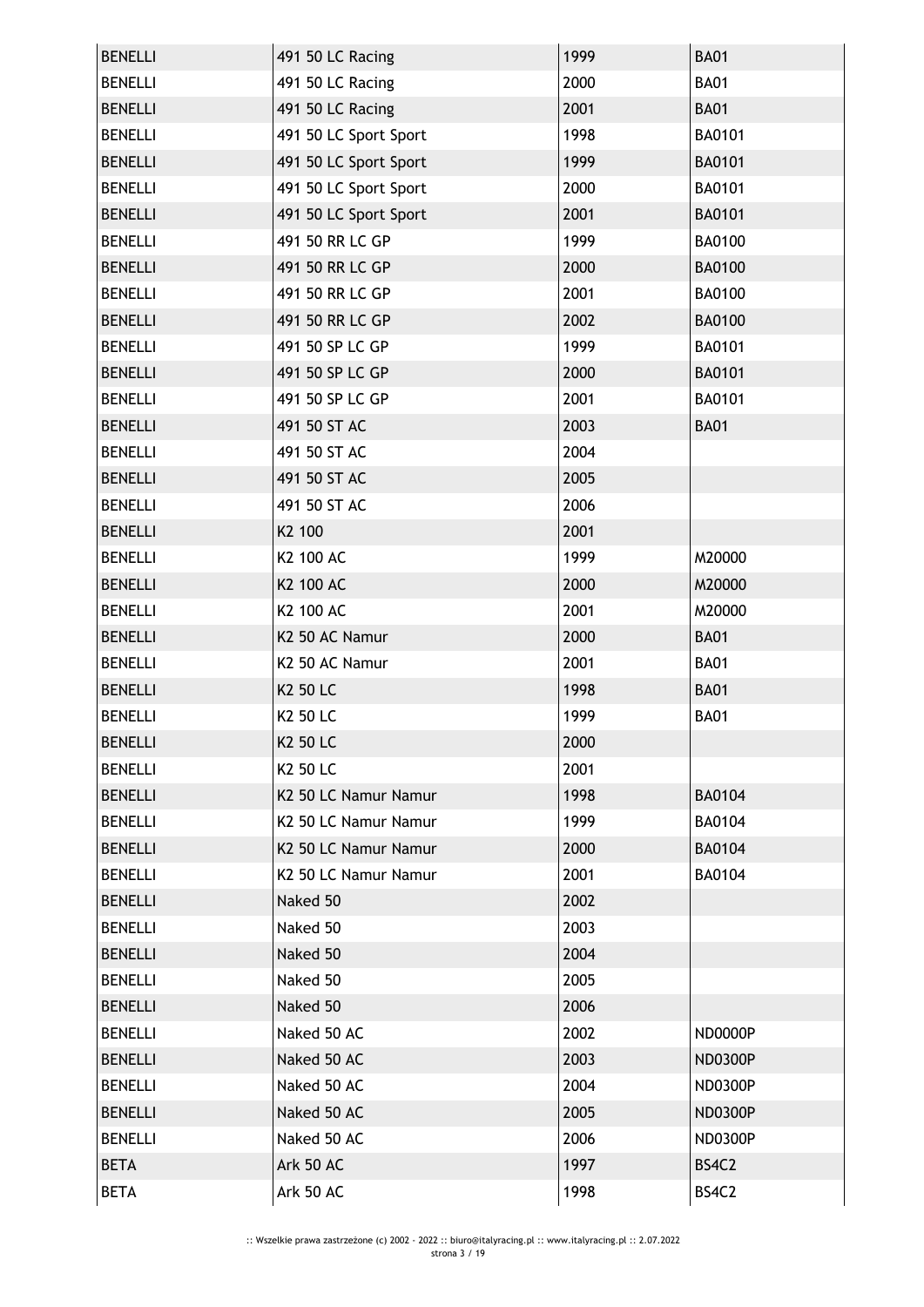| <b>BETA</b> | <b>Ark 50 AC</b>   | 1999 | BS4C2         |
|-------------|--------------------|------|---------------|
| <b>BETA</b> | Ark 50 AC          | 2000 | BS4C2         |
| <b>BETA</b> | <b>Ark 50 LC</b>   | 1996 |               |
| <b>BETA</b> | <b>Ark 50 LC</b>   | 1997 | <b>BS4C00</b> |
| <b>BETA</b> | <b>Ark 50 LC</b>   | 1998 |               |
| <b>BETA</b> | <b>Ark 50 LC</b>   | 1999 |               |
| <b>BETA</b> | <b>Ark 50 LC</b>   | 2001 | <b>BS4C00</b> |
| <b>BETA</b> | <b>Ark 50 LC</b>   | 2002 | <b>BS4C00</b> |
| <b>BETA</b> | <b>Ark 50 LC</b>   | 2003 | <b>BS4C00</b> |
| <b>BETA</b> | <b>Ark 50 LC K</b> | 2000 |               |
| <b>BETA</b> | <b>Ark 50 LC K</b> | 2001 |               |
| <b>BETA</b> | <b>Ark 50 LC K</b> | 2004 | BS4C3         |
| <b>BETA</b> | <b>Ark 50 LC K</b> | 2005 | BS4C3         |
| <b>BETA</b> | <b>Ark 50 LC K</b> | 2006 | BS4C3         |
| <b>BETA</b> | <b>Ark 50 LC K</b> | 2007 | <b>BS4C30</b> |
| <b>BETA</b> | Ark 50 LC One      | 2008 |               |
| <b>BETA</b> | Ark 50 LC One      | 2009 |               |
| <b>BETA</b> | Ark 50 LC One      | 2010 |               |
| <b>BETA</b> | Ark 50 LC One      | 2011 |               |
| <b>BETA</b> | Ark 50 LC Paddock  | 2008 |               |
| <b>BETA</b> | Ark 50 LC Paddock  | 2009 |               |
| <b>BETA</b> | Ark 50 LC Paddock  | 2010 |               |
| <b>BETA</b> | Ark 50 LC Paddock  | 2011 |               |
| <b>BETA</b> | Ark 50 LC RR       | 2008 |               |
| <b>BETA</b> | Ark 50 LC RR       | 2009 |               |
| <b>BETA</b> | Ark 50 LC RR       | 2010 |               |
| <b>BETA</b> | Ark 50 LC RR       | 2011 |               |
| <b>BETA</b> | Ark 50 LC Skull    | 2010 |               |
| <b>BETA</b> | Ark 50 LC Skull    | 2011 |               |
| <b>BETA</b> | Ark 50 LC Tribe    | 2008 |               |
| <b>BETA</b> | Ark 50 LC Tribe    | 2009 |               |
| <b>BETA</b> | Ark 50 LC Tribe    | 2010 |               |
| <b>BETA</b> | Ark 50 LC Tribe    | 2011 |               |
| <b>BETA</b> | Eikon 50           | 1999 | <b>BS</b>     |
| <b>BETA</b> | Eikon 50           | 2000 | <b>BS</b>     |
| <b>BETA</b> | Eikon 50           | 2001 | BS5           |
| <b>BETA</b> | Eikon 50           | 2002 | BS5           |
| <b>BETA</b> | Eikon 50           | 2003 | BS5           |
| <b>BETA</b> | Eikon 50           | 2004 |               |
| <b>BETA</b> | Eikon 50           | 2005 |               |
| <b>BETA</b> | Eikon 50           | 2006 |               |
| <b>BETA</b> | Eikon 50 LC        | 1999 | BS5000        |
| <b>BETA</b> | Eikon 50 LC        | 2000 | <b>BS5000</b> |
| <b>BETA</b> | Eikon 50 LC        | 2001 | BS5000        |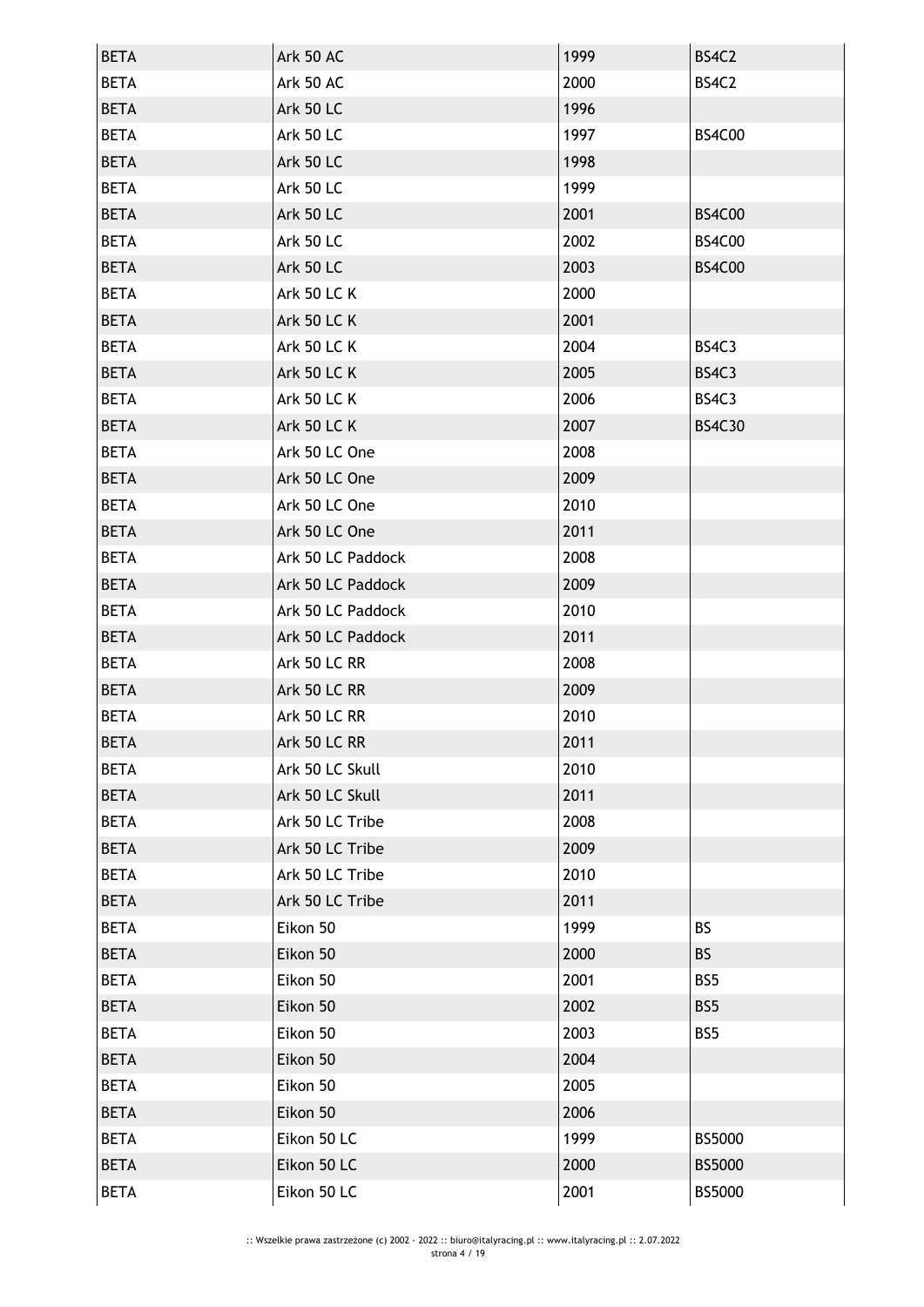| <b>BETA</b>   | Eikon 50 LC     | 2002 | <b>BS5000</b> |
|---------------|-----------------|------|---------------|
| <b>BETA</b>   | Eikon 50 LC     | 2003 | BS5000        |
| <b>BETA</b>   | Eikon 50 LC     | 2004 |               |
| <b>BETA</b>   | Eikon 50 LC     | 2005 |               |
| <b>BETA</b>   | Eikon 50 LC     | 2006 |               |
| <b>CPI</b>    | Crab 100 AC     | 2003 |               |
| <b>CPI</b>    | Crab 100 AC     | 2004 |               |
| <b>CPI</b>    | Crab 100 AC     | 2005 |               |
| <b>CPI</b>    | Crab 50         | 2003 |               |
| <b>CPI</b>    | Crab 50         | 2004 |               |
| <b>CPI</b>    | Crab 50         | 2005 |               |
| <b>CPI</b>    | Hussar 50       | 2001 |               |
| <b>CPI</b>    | Hussar 50       | 2002 |               |
| <b>CPI</b>    | Hussar 50       | 2003 |               |
| <b>CPI</b>    | Hussar 50       | 2004 |               |
| <b>CPI</b>    | Popcorn 50      | 2001 |               |
| <b>CPI</b>    | Popcorn 50      | 2002 |               |
| <b>CPI</b>    | Popcorn 50      | 2003 |               |
| <b>CPI</b>    | Popcorn 50      | 2004 |               |
| <b>DAELIM</b> | Message 50      | 1998 | GZ50GF        |
| <b>DAELIM</b> | Tapo 50         | 1999 | GZ50GF        |
| <b>DAELIM</b> | Tapo 50         | 2000 | GZ50GF        |
| <b>DAELIM</b> | Tapo 50         | 2001 | GZ50GF        |
| <b>DERBI</b>  | Hunter 50       | 1996 | <b>HUNTER</b> |
| <b>DERBI</b>  | Hunter 50       | 1997 | <b>HUNTER</b> |
| <b>DERBI</b>  | Manhattan 50    | 1998 |               |
| <b>DERBI</b>  | Manhattan 50    | 1999 |               |
| <b>DERBI</b>  | Vamos 25        | 1993 | VAMOS M       |
| <b>DERBI</b>  | Vamos 25        | 1994 | VAMOS M       |
| <b>DERBI</b>  | Vamos 25        | 1995 | VAMOS M       |
| <b>DERBI</b>  | Vamos 25        | 1996 | VAMOS M       |
| <b>DERBI</b>  | Vamos 25        | 1997 | VAMOS M       |
| <b>DERBI</b>  | Vamos 25 AC FL  | 1996 | VAMOS M       |
| <b>DERBI</b>  | Vamos 25 AC FL  | 1997 | VAMOS M       |
| <b>DERBI</b>  | Vamos 25 AC FLN | 1996 | VAMOS M       |
| <b>DERBI</b>  | Vamos 25 AC FLN | 1997 | VAMOS M       |
| <b>DERBI</b>  | Vamos 25 AC SE  | 1997 | VAMOS M       |
| <b>DERBI</b>  | Vamos 25 AC SE  | 1998 | VAMOS M       |
| <b>DERBI</b>  | Vamos 25 FL     | 1996 | VAMOS M       |
| <b>DERBI</b>  | Vamos 25 FL     | 1997 | VAMOS M       |
| <b>DERBI</b>  | Vamos 25 SE     | 1997 | VAMOS M       |
| <b>DERBI</b>  | Vamos 25 SE     | 1998 | VAMOS M       |
| <b>DERBI</b>  | Vamos 50        | 1993 | VAMOS G       |
| <b>DERBI</b>  | Vamos 50        | 1994 | VAMOS G       |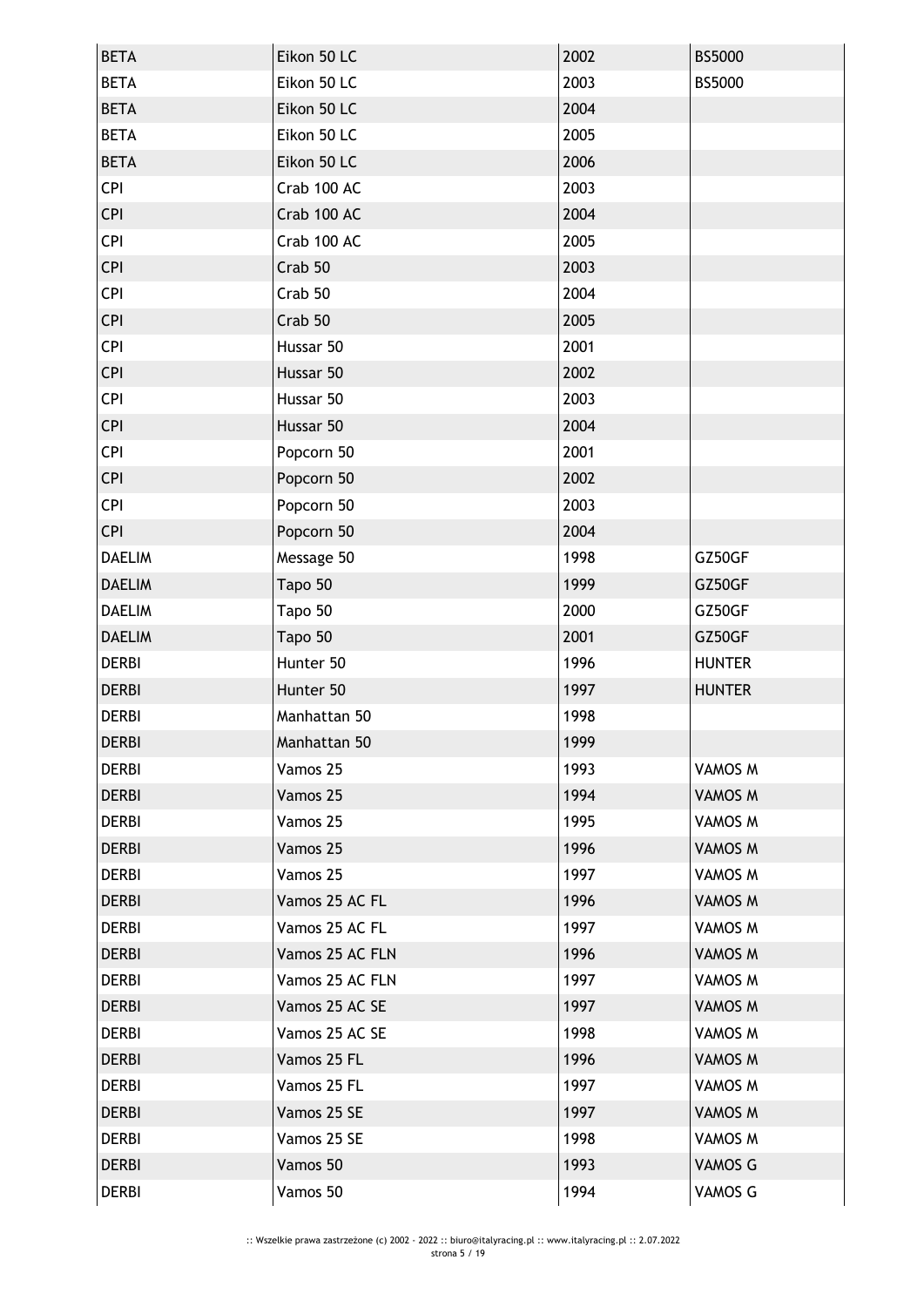| <b>DERBI</b>    | Vamos 50        | 1995 | VAMOS G        |
|-----------------|-----------------|------|----------------|
| <b>DERBI</b>    | Vamos 50        | 1996 | VAMOS G        |
| <b>DERBI</b>    | Vamos 50        | 1997 | <b>VAMOS G</b> |
| <b>DERBI</b>    | Vamos 50        | 1998 |                |
| <b>DERBI</b>    | Vamos 50 AC FL  | 1996 | VAMOS G        |
| <b>DERBI</b>    | Vamos 50 AC FL  | 1997 | VAMOS G        |
| <b>DERBI</b>    | Vamos 50 AC FLN | 1996 | <b>VAMOS G</b> |
| <b>DERBI</b>    | Vamos 50 AC FLN | 1997 | VAMOS G        |
| <b>DERBI</b>    | Vamos 50 AC R   | 1994 | <b>VAMOS G</b> |
| <b>DERBI</b>    | Vamos 50 FL     | 1996 | VAMOS G        |
| <b>DERBI</b>    | Vamos 50 FL     | 1997 | VAMOS G        |
| <b>DERBI</b>    | Vamos 50 SE AC  | 1997 | VAMOS G        |
| <b>DERBI</b>    | Vamos 50 SE AC  | 1998 | <b>VAMOS G</b> |
| <b>HERCULES</b> | <b>CV 80 E</b>  | 1983 |                |
| <b>HERCULES</b> | CV 80 E City    | 1984 |                |
| <b>HERCULES</b> | Optima 3S 50    | 1982 |                |
| <b>HERCULES</b> | Optima 3S 50    | 1983 |                |
| <b>HERCULES</b> | Optima 3S 50    | 1984 |                |
| <b>HERCULES</b> | Optima 3S 50    | 1985 |                |
| <b>HERCULES</b> | Optima 3S 50    | 1986 |                |
| <b>HERCULES</b> | Optima 3S 50    | 1987 |                |
| <b>HERCULES</b> | Optima 3S 50    | 1988 |                |
| <b>HERCULES</b> | Optima 3S 50    | 1989 |                |
| <b>HERCULES</b> | Optima 50       | 1994 |                |
| <b>HERCULES</b> | Optima P3 50    | 1978 |                |
| <b>HERCULES</b> | Optima P3 50    | 1979 |                |
| <b>HERCULES</b> | Optima P3 50    | 1980 |                |
| <b>HERCULES</b> | Optima P3 50    | 1981 |                |
| <b>HERCULES</b> | Optima P3 50    | 1982 |                |
| <b>HERCULES</b> | Optima P3 50    | 1983 |                |
| <b>HERCULES</b> | Optima P3 50    | 1984 |                |
| <b>HERCULES</b> | Optima P3 50    | 1985 |                |
| <b>HERCULES</b> | Optima P3 50    | 1986 |                |
| <b>HERCULES</b> | Optima P3 50    | 1987 |                |
| <b>HERCULES</b> | Optima S3 50    | 1978 |                |
| <b>HERCULES</b> | Optima S3 50    | 1979 |                |
| <b>HERCULES</b> | Optima S3 50    | 1980 |                |
| <b>HERCULES</b> | Optima S3 50    | 1981 |                |
| <b>HERCULES</b> | Optima S3 50    | 1982 |                |
| <b>HERCULES</b> | Optima S3 50    | 1983 |                |
| <b>HERCULES</b> | Optima S3 50    | 1984 |                |
| <b>HERCULES</b> | Optima S3 50    | 1985 |                |
| <b>HERCULES</b> | Optima S3 50    | 1986 |                |
| <b>HERCULES</b> | Optima S3 50    | 1987 |                |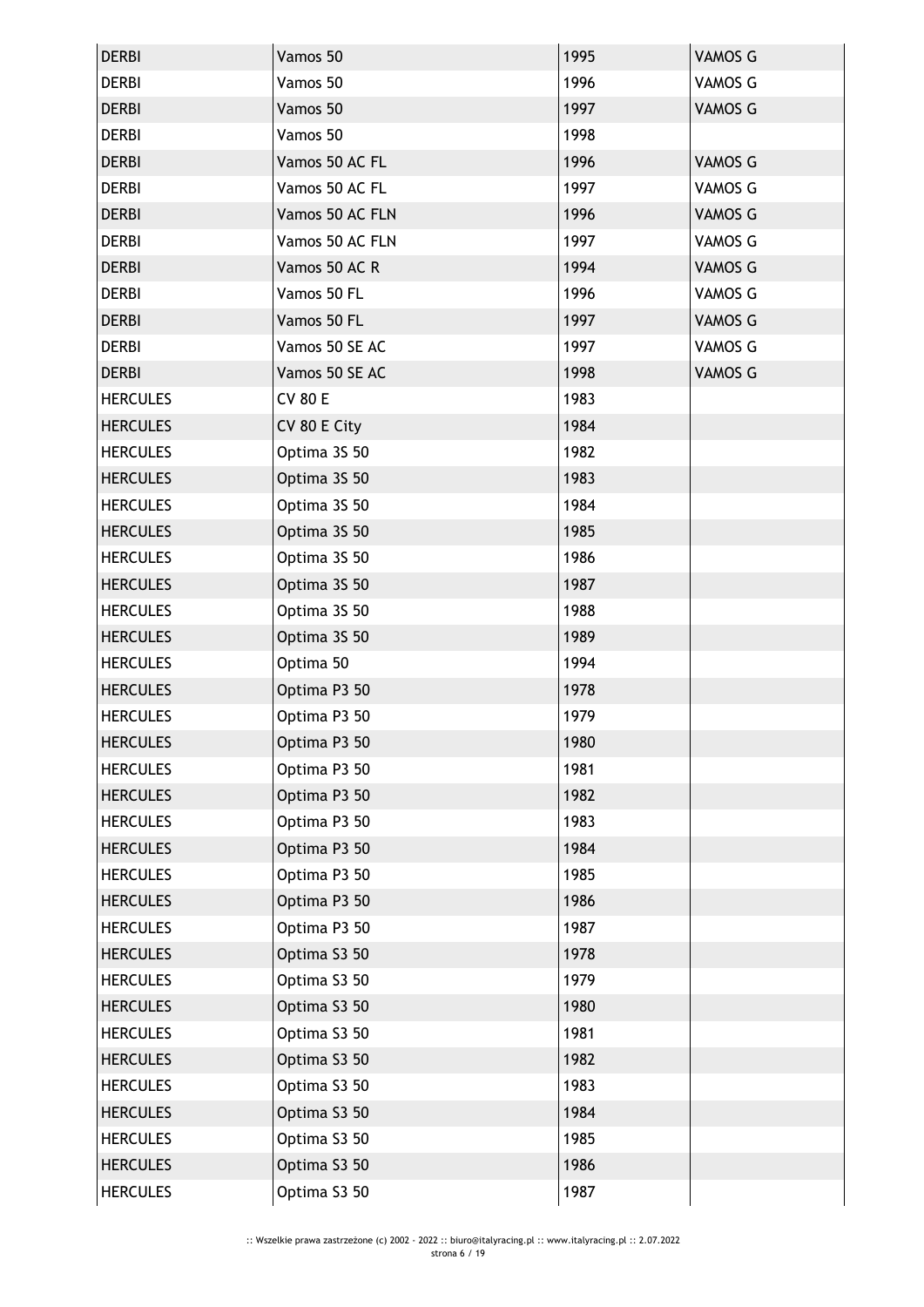| <b>HERCULES</b>       | SR 80 Samba   | 1993 | <b>F082-DE</b> |
|-----------------------|---------------|------|----------------|
| <b>HERCULES</b>       | SR 80 Samba   | 1994 | F082-DE        |
| HERCULES/SACHS        | Optima 3S 50  | 1982 |                |
| HERCULES/SACHS        | Optima 3S 50  | 1983 |                |
| HERCULES/SACHS        | Optima 3S 50  | 1984 |                |
| HERCULES/SACHS        | Optima 3S 50  | 1985 |                |
| HERCULES/SACHS        | Optima 3S 50  | 1986 |                |
| HERCULES/SACHS        | Optima 3S 50  | 1987 |                |
| HERCULES/SACHS        | Optima 50     | 1994 |                |
| <b>HERCULES/SACHS</b> | Optima 50     | 1995 |                |
| HERCULES/SACHS        | Optima 50     | 1996 |                |
| HERCULES/SACHS        | Optima 50     | 1997 |                |
| HERCULES/SACHS        | Optima 50     | 1998 |                |
| HERCULES/SACHS        | Optima 50     | 1999 |                |
| HERCULES/SACHS        | Optima 50     | 2000 |                |
| HERCULES/SACHS        | Optima 50     | 2001 |                |
| HERCULES/SACHS        | Optima 50     | 2002 |                |
| HERCULES/SACHS        | Optima 50     | 2003 |                |
| HERCULES/SACHS        | Optima 50     | 2004 |                |
| HERCULES/SACHS        | Optima 50     | 2005 |                |
| HERCULES/SACHS        | Optima 50 MP4 | 1978 |                |
| HERCULES/SACHS        | Optima 50 MP4 | 1979 |                |
| HERCULES/SACHS        | Optima P3 50  | 1978 |                |
| HERCULES/SACHS        | Optima P3 50  | 1979 |                |
| HERCULES/SACHS        | Optima P3 50  | 1980 |                |
| HERCULES/SACHS        | Optima P3 50  | 1981 |                |
| HERCULES/SACHS        | Optima P3 50  | 1982 |                |
| HERCULES/SACHS        | Optima P3 50  | 1983 |                |
| HERCULES/SACHS        | Optima P3 50  | 1984 |                |
| HERCULES/SACHS        | Optima P3 50  | 1985 |                |
| HERCULES/SACHS        | Optima P3 50  | 1986 |                |
| HERCULES/SACHS        | Optima P3 50  | 1987 |                |
| HERCULES/SACHS        | Optima S3 50  | 1978 |                |
| HERCULES/SACHS        | Optima S3 50  | 1979 |                |
| HERCULES/SACHS        | Optima S3 50  | 1980 |                |
| HERCULES/SACHS        | Optima S3 50  | 1981 |                |
| HERCULES/SACHS        | Optima S3 50  | 1982 |                |
| HERCULES/SACHS        | Optima S3 50  | 1983 |                |
| HERCULES/SACHS        | Optima S3 50  | 1984 |                |
| HERCULES/SACHS        | Optima S3 50  | 1985 |                |
| HERCULES/SACHS        | Optima S3 50  | 1986 |                |
| HERCULES/SACHS        | Optima S3 50  | 1987 |                |
| HERCULES/SACHS        | Optima S3 50  | 1988 |                |
| HERCULES/SACHS        | Optima S3 50  | 1989 |                |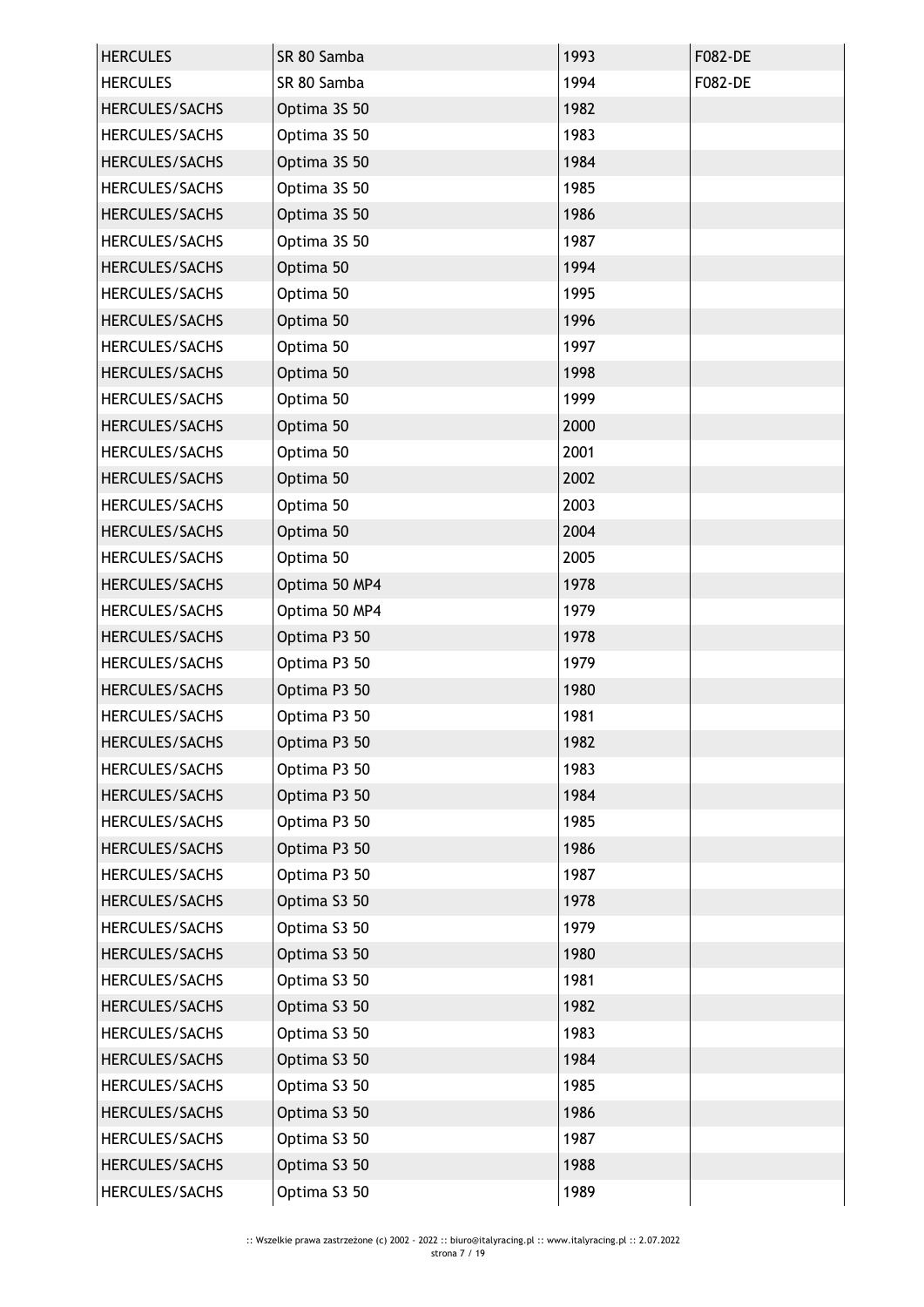| HERCULES/SACHS  | Squab 50             | 1997 |             |
|-----------------|----------------------|------|-------------|
| <b>HONDA</b>    | MB 80 S              | 1980 | <b>HC01</b> |
| <b>HONDA</b>    | <b>MB 80 S</b>       | 1981 | <b>HC01</b> |
| <b>HONDA</b>    | MB 80 S              | 1982 | <b>HC01</b> |
| <b>HONDA</b>    | <b>MB 80 S</b>       | 1983 | <b>HC01</b> |
| <b>HONDA</b>    | MB 80 S              | 1984 | <b>HC01</b> |
| <b>HYOSUNG</b>  | SF 50 Racing         | 1999 |             |
| <b>HYOSUNG</b>  | SF 50 Racing         | 2000 |             |
| <b>HYOSUNG</b>  | SF 50 Racing         | 2001 |             |
| <b>HYOSUNG</b>  | SF 50 Racing         | 2002 |             |
| <b>HYOSUNG</b>  | SF 50 Racing         | 2003 |             |
| <b>HYOSUNG</b>  | SF 50 Racing         | 2004 |             |
| <b>HYOSUNG</b>  | SF 50 Racing         | 2005 |             |
| <b>HYOSUNG</b>  | SF 50 Racing         | 2006 |             |
| <b>ITALJET</b>  | Dragster 50          | 1998 | <b>DRG</b>  |
| <b>ITALJET</b>  | Dragster 50          | 1999 | <b>DRG</b>  |
| <b>ITALJET</b>  | Dragster 50          | 2000 | <b>DRG</b>  |
| <b>ITALJET</b>  | Dragster 50          | 2001 | <b>DRG</b>  |
| <b>ITALJET</b>  | Dragster 50          | 2002 | <b>DRG</b>  |
| <b>ITALJET</b>  | Dragster 50          | 2003 | <b>DRG</b>  |
| <b>ITALJET</b>  | Formula 50 LC DD     | 1997 | ZJTFRH000   |
| <b>ITALJET</b>  | Formula 50 LC DD     | 1998 | ZJTFRH000   |
| <b>ITALJET</b>  | Formula 50 LC DD     | 1999 | ZJTFRH000   |
| <b>ITALJET</b>  | Formula 50 LC DD     | 2000 | ZJTFRH000   |
| <b>ITALJET</b>  | Formula 50 LC DD     | 2001 | ZJTFRH000   |
| <b>ITALJET</b>  | Formula 50 LC DD     | 2002 | ZJTFRH000   |
| <b>ITALJET</b>  | Formula 50 LC DD     | 2003 | ZJTFRH000   |
| <b>ITALJET</b>  | Velocifero 50        | 1998 | 900         |
| <b>ITALJET</b>  | Velocifero 50        | 1999 | 900         |
| <b>ITALJET</b>  | Velocifero 50        | 2000 | 900         |
| <b>KAWASAKI</b> | KX 250               | 1992 |             |
| <b>KAWASAKI</b> | KX 250               | 1993 |             |
| <b>KTM</b>      | <b>EXE 125 2T</b>    | 2000 |             |
| <b>KTM</b>      | <b>EXE 125 2T</b>    | 2001 |             |
| <b>KTM</b>      | EXE 125 2T Supermoto | 2000 |             |
| <b>KTM</b>      | EXE 125 2T Supermoto | 2001 |             |
| <b>KTM</b>      | EXE 125 SupMot       | 2000 | $2T-125$    |
| <b>KTM</b>      | LC2 125 2T           | 1999 |             |
| <b>KTM</b>      | LC2 125 2T           | 2000 |             |
| <b>KTM</b>      | Mini Adventure 50    | 2002 |             |
| <b>KTM</b>      | Mini Adventure 50    | 2003 |             |
| <b>KTM</b>      | Mini Adventure 50    | 2004 |             |
| <b>KTM</b>      | Mini Adventure 50    | 2005 |             |
| <b>KTM</b>      | Mini Adventure 50    | 2006 |             |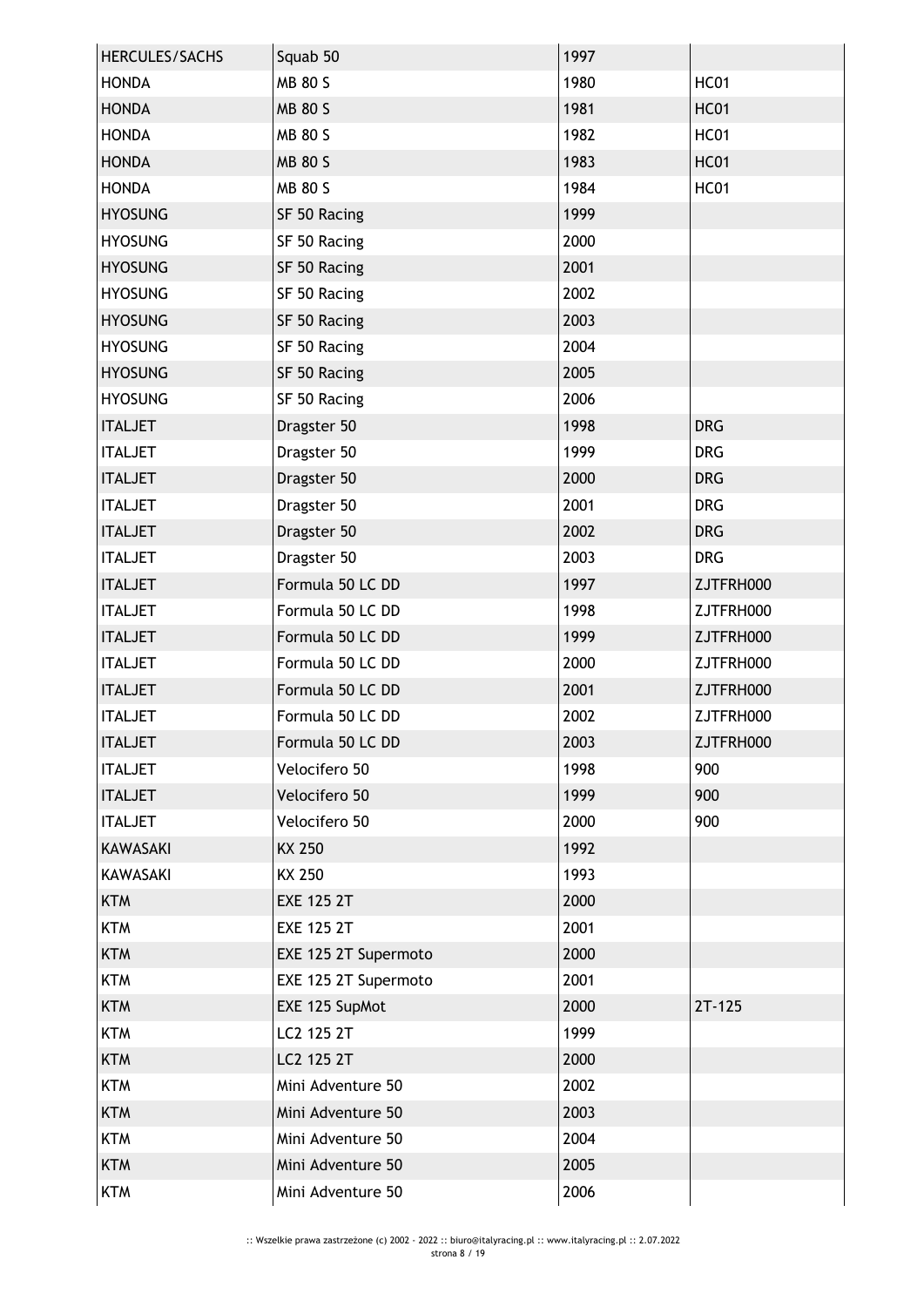| <b>KTM</b>   | Mini Adventure 50 Junior | 2002 |                 |
|--------------|--------------------------|------|-----------------|
| <b>KTM</b>   | Mini Adventure 50 Junior | 2003 |                 |
| <b>KTM</b>   | Mini Adventure 50 Senior | 2002 |                 |
| <b>KTM</b>   | Mini Adventure 50 Senior | 2003 |                 |
| <b>KTM</b>   | Mini Adventure 50 Senior | 2004 |                 |
| <b>KTM</b>   | SX 50 Junior             | 2002 |                 |
| <b>KTM</b>   | SX 50 Senior             | 2002 |                 |
| <b>KYMCO</b> | Calypso 50               | 1996 | KCZ             |
| <b>KYMCO</b> | Calypso 50               | 1997 | KCZ             |
| <b>KYMCO</b> | Calypso 50               | 1998 | KCZ             |
| <b>KYMCO</b> | Calypso 50               | 1999 |                 |
| <b>KYMCO</b> | Cobra 100 Racer          | 1998 | <b>SF</b>       |
| <b>KYMCO</b> | Cobra 100 Racer          | 1999 | <b>SF</b>       |
| <b>KYMCO</b> | Cobra 50 Cross           | 1997 |                 |
| <b>KYMCO</b> | Cobra 50 Cross           | 1998 |                 |
| <b>KYMCO</b> | Cobra 50 Cross           | 1999 | <b>SF10</b>     |
| <b>KYMCO</b> | CX 50 AC Curio           | 1997 | PR50AC          |
| <b>KYMCO</b> | DJ 50                    | 1998 | GR <sub>1</sub> |
| <b>KYMCO</b> | DJ 50                    | 1999 | GR <sub>1</sub> |
| <b>KYMCO</b> | DJ 50                    | 2000 | GR <sub>1</sub> |
| <b>KYMCO</b> | DJ 50                    | 2001 | GR1             |
| <b>KYMCO</b> | DJ 50                    | 2004 |                 |
| <b>KYMCO</b> | DJ 50                    | 2005 |                 |
| <b>KYMCO</b> | DJ 50                    | 2006 |                 |
| <b>KYMCO</b> | Grand Dink 50            | 2005 |                 |
| <b>KYMCO</b> | Grand Dink 50            | 2006 |                 |
| <b>KYMCO</b> | Heroism 50               | 1995 |                 |
| <b>KYMCO</b> | Heroism 50               | 1996 |                 |
| <b>KYMCO</b> | Heroism 50               | 1997 |                 |
| <b>KYMCO</b> | Heroism 50               | 1998 | KCZ             |
| <b>KYMCO</b> | Heroism 50               | 1999 | KCZ             |
| <b>KYMCO</b> | K12 50                   | 1996 | K12             |
| <b>KYMCO</b> | K12 50                   | 1997 | K12             |
| <b>KYMCO</b> | K12 50                   | 1998 | K12             |
| <b>KYMCO</b> | <b>MX 50</b>             | 2004 | L2              |
| <b>KYMCO</b> | MX 50                    | 2005 |                 |
| <b>KYMCO</b> | Mxer 50                  | 2006 |                 |
| <b>KYMCO</b> | <b>MXU 50</b>            | 2006 |                 |
| <b>KYMCO</b> | People 50                | 2000 | <b>B1</b>       |
| <b>KYMCO</b> | People 50                | 2001 | <b>B1</b>       |
| <b>KYMCO</b> | People 50                | 2002 | <b>B1</b>       |
| <b>KYMCO</b> | People 50                | 2003 | <b>B1</b>       |
| <b>KYMCO</b> | People 50                | 2004 |                 |
| <b>KYMCO</b> | People 50                | 2005 |                 |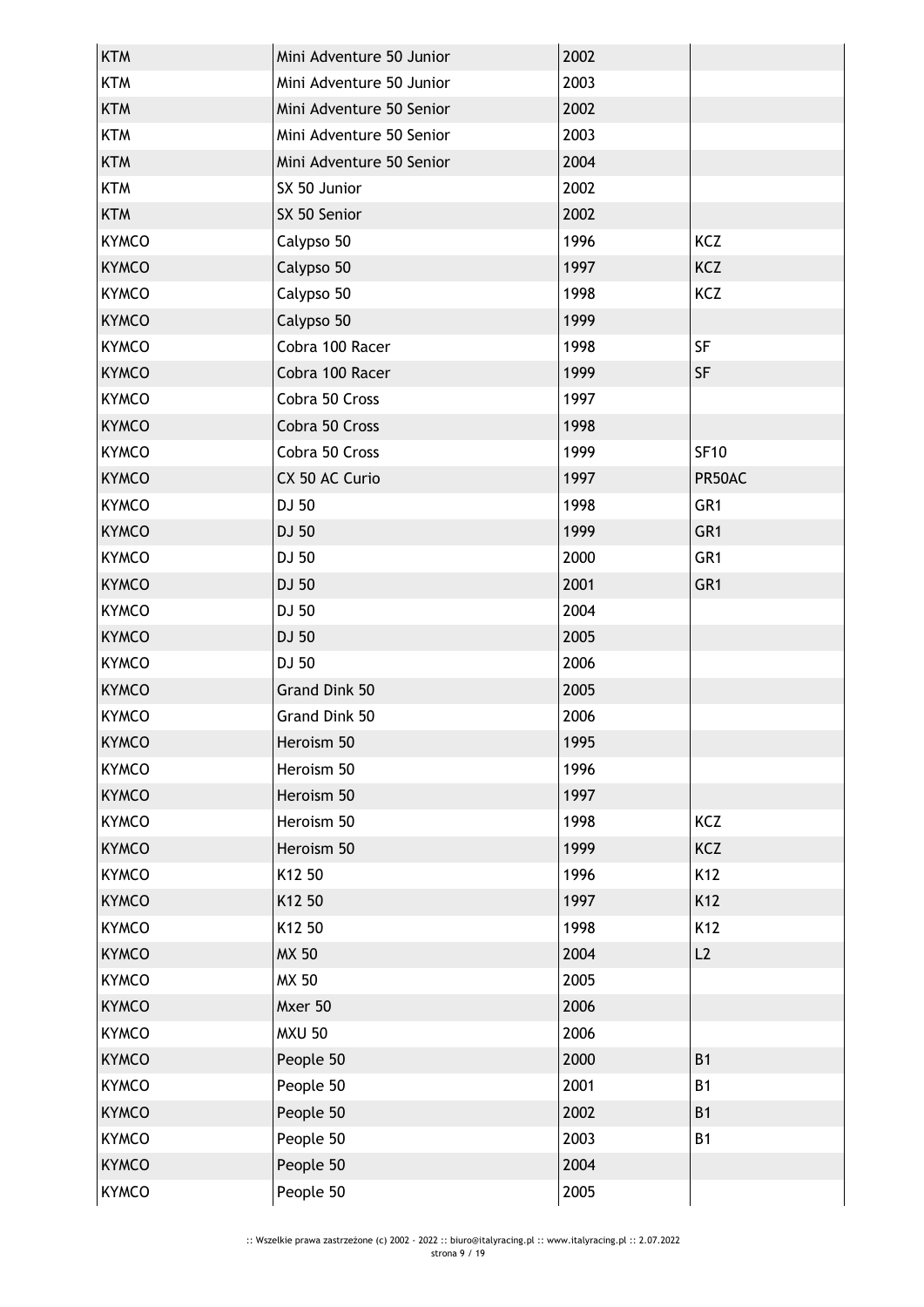| <b>KYMCO</b> | People 50      | 2006 |             |
|--------------|----------------|------|-------------|
| <b>KYMCO</b> | Scout 50       | 1997 |             |
| <b>KYMCO</b> | Scout 50       | 1998 |             |
| <b>KYMCO</b> | Scout 50       | 1999 |             |
| <b>KYMCO</b> | Spacer 50      | 1998 | <b>SH10</b> |
| <b>KYMCO</b> | Spacer 50      | 1999 | <b>SH10</b> |
| <b>KYMCO</b> | Super 9 50 AC  | 2001 |             |
| <b>KYMCO</b> | Super 9 50 AC  | 2002 |             |
| <b>KYMCO</b> | Super 9 50 AC  | 2003 |             |
| <b>KYMCO</b> | Super 9 50 AC  | 2004 |             |
| <b>KYMCO</b> | Super 9 50 AC  | 2005 |             |
| <b>KYMCO</b> | Super 9 50 AC  | 2006 |             |
| <b>KYMCO</b> | Super 9 50 LC  | 2000 | S10000      |
| <b>KYMCO</b> | Super 9 50 LC  | 2001 | S10000      |
| <b>KYMCO</b> | Super 9 50 LC  | 2002 | S10000      |
| <b>KYMCO</b> | Super 9 50 LC  | 2003 | S10000      |
| <b>KYMCO</b> | Super 9 50 LC  | 2004 | S10000      |
| <b>KYMCO</b> | Super 9 50 LC  | 2005 | S10000      |
| <b>KYMCO</b> | Super 9 50 LC  | 2006 | S10000      |
| <b>KYMCO</b> | Top Boy 100    | 2000 |             |
| <b>KYMCO</b> | Top Boy 50     | 2000 |             |
| <b>KYMCO</b> | Top Boy 50     | 2001 |             |
| <b>KYMCO</b> | Top Boy 50     | 2002 |             |
| <b>KYMCO</b> | Top Boy 50     | 2003 |             |
| <b>KYMCO</b> | Top Boy 50     | 2004 |             |
| <b>KYMCO</b> | Top Boy 50     | 2005 |             |
| <b>KYMCO</b> | Top Boy 50     | 2006 |             |
| <b>KYMCO</b> | Vitality 50 2T | 2004 |             |
| <b>KYMCO</b> | Vitality 50 2T | 2005 |             |
| <b>KYMCO</b> | Vitality 50 2T | 2006 |             |
| <b>KYMCO</b> | Yager 50       | 2000 | <b>SH10</b> |
| <b>KYMCO</b> | Yager 50       | 2001 | <b>SH10</b> |
| <b>KYMCO</b> | Yager 50       | 2002 | <b>SH10</b> |
| <b>KYMCO</b> | Yager 50       | 2003 | <b>SH10</b> |
| <b>KYMCO</b> | Yager 50       | 2004 |             |
| <b>KYMCO</b> | Yager 50       | 2005 |             |
| <b>KYMCO</b> | Yager 50       | 2006 |             |
| <b>KYMCO</b> | Yup 50 AC      | 2001 | S60000      |
| <b>KYMCO</b> | Yup 50 AC      | 2002 | S60000      |
| <b>KYMCO</b> | Yup 50 AC      | 2003 | S60010      |
| <b>KYMCO</b> | Yup 50 AC      | 2004 | S60010      |
| <b>KYMCO</b> | Yup 50 AC      | 2005 | S60010      |
| <b>KYMCO</b> | Yup 50 AC      | 2006 | S60010      |
| <b>KYMCO</b> | ZX 50 II Fever | 2004 |             |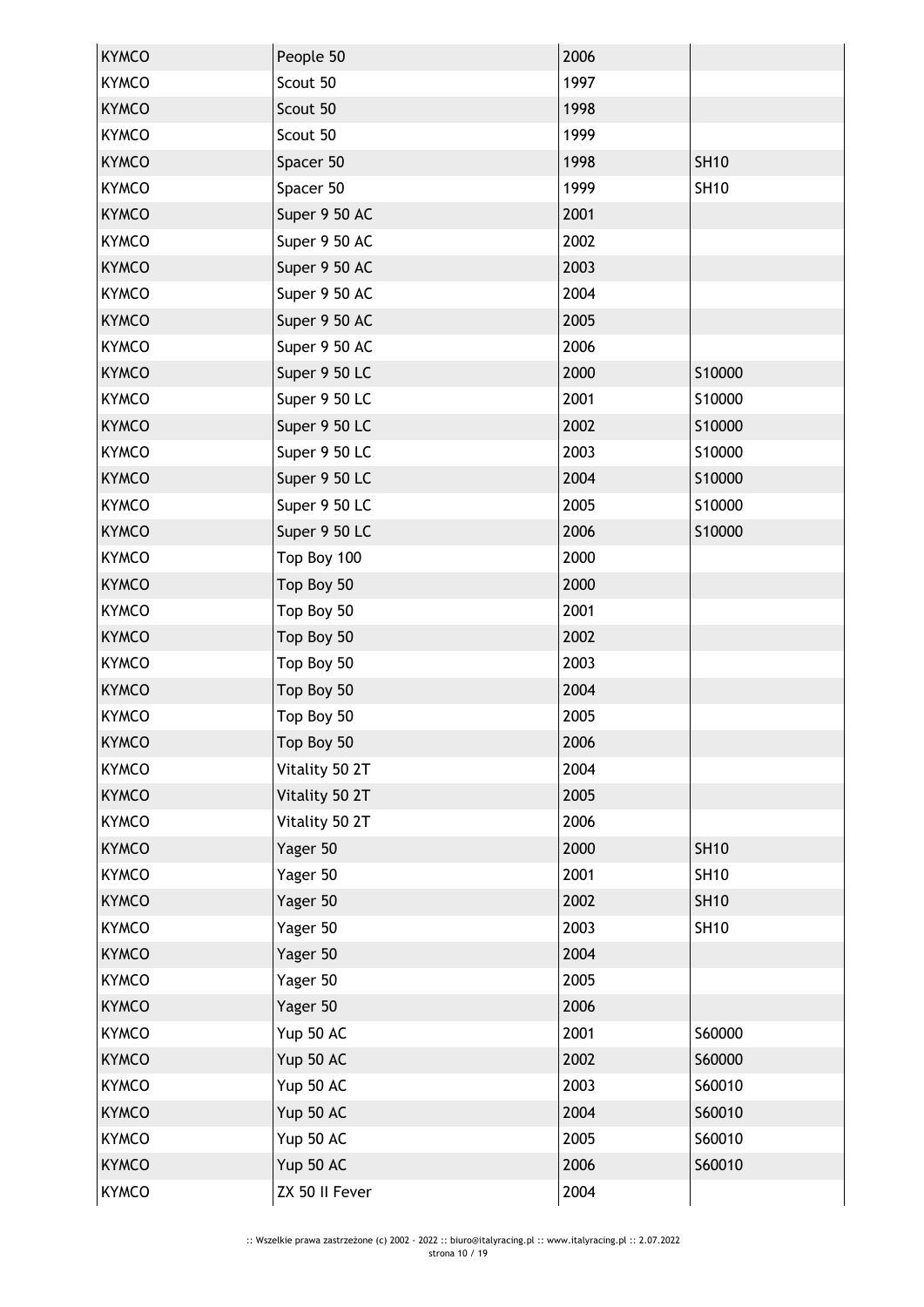| <b>KYMCO</b>    | ZX 50 II Fever                 | 2005 |            |
|-----------------|--------------------------------|------|------------|
| <b>KYMCO</b>    | ZX 50 II Fever                 | 2006 |            |
| <b>MALAGUTI</b> | Centro 50 AC 2T SL             | 1994 | 36T        |
| <b>MALAGUTI</b> | Centro 50 AC 2T SL             | 1995 | 36T        |
| <b>MALAGUTI</b> | Centro 50 AC 2T SL             | 1996 | 36T        |
| <b>MALAGUTI</b> | Centro 50 AC 2T SL             | 1997 | 36T        |
| <b>MALAGUTI</b> | Centro 50 AC 2T SL             | 1998 | 36T        |
| <b>MALAGUTI</b> | Centro 50 AC 2T SL Kat         | 1999 | 4900000    |
| <b>MALAGUTI</b> | Centro 50 AC 2T SL Kat         | 2000 | 4900000    |
| <b>MALAGUTI</b> | Ciak 50 AC 2T                  | 1999 | 5200000    |
| <b>MALAGUTI</b> | Ciak 50 AC 2T                  | 2000 | 5200000    |
| <b>MALAGUTI</b> | <b>Ciak 50 AC 2T</b>           | 2001 | 5200000    |
| <b>MALAGUTI</b> | Ciak 50 AC 2T                  | 2002 | 5200000    |
| <b>MALAGUTI</b> | Ciak 50 AC 2T                  | 2003 |            |
| <b>MALAGUTI</b> | Ciak 50 AC 2T                  | 2004 |            |
| <b>MALAGUTI</b> | Ciak 50 AC 2T Master           | 2007 | ZJM64000   |
| <b>MALAGUTI</b> | Ciak 50 AC 2T Master           | 2008 | ZJM64000   |
| <b>MALAGUTI</b> | F10 25 Jetline                 | 1994 |            |
| <b>MALAGUTI</b> | F10 25 Jetline                 | 1995 |            |
| <b>MALAGUTI</b> | F10 25 Jetline                 | 1996 |            |
| <b>MALAGUTI</b> | F10 25 Jetline                 | 1997 |            |
| <b>MALAGUTI</b> | F10 25 Jetline                 | 1998 |            |
| <b>MALAGUTI</b> | F10 50 AC Jetline              | 1994 | ZJM35      |
| <b>MALAGUTI</b> | F10 50 AC Jetline              | 1995 | ZJM35      |
| <b>MALAGUTI</b> | F10 50 AC Jetline              | 1996 | ZJM35      |
| <b>MALAGUTI</b> | F <sub>10</sub> 50 AC Jetline  | 1997 | ZJM35      |
| <b>MALAGUTI</b> | F10 50 AC Jetline              | 1998 | ZJM35      |
| <b>MALAGUTI</b> | F10 50 AC Jetline              | 1999 | ZJM4800000 |
| <b>MALAGUTI</b> | F10 50 AC Jetline              | 2000 | ZJM4800000 |
| <b>MALAGUTI</b> | F10 50 AC Jetline              | 2001 | ZJM4800000 |
| <b>MALAGUTI</b> | F10 50 AC Jetline Wap          | 2001 | 48         |
| <b>MALAGUTI</b> | F10 50 AC Jetline Wap          | 2002 | ZJM4800000 |
| <b>MALAGUTI</b> | F10 50 AC Jetline Wap          | 2003 | ZJM4800000 |
| <b>MALAGUTI</b> | F10 50 AC Jetline Wap          | 2004 | ZJM4800000 |
| <b>MALAGUTI</b> | F10 50 AC Jetline Wap          | 2005 | ZJM4800000 |
| <b>MALAGUTI</b> | F10 50 AC Jetline Wap          | 2006 | ZJM48000   |
| <b>MALAGUTI</b> | F10 50 AC Jetline Wap          | 2007 | ZJM48000   |
| <b>MALAGUTI</b> | F12 25 AC Phantom              | 1997 |            |
| <b>MALAGUTI</b> | F12 25 AC Phantom              | 1998 |            |
| <b>MALAGUTI</b> | F12 50 AC DD Fast Time Phantom | 2003 |            |
| <b>MALAGUTI</b> | F12 50 AC DD GP Phantom        | 2006 |            |
| <b>MALAGUTI</b> | F12 50 AC DD GP Phantom        | 2007 |            |
| <b>MALAGUTI</b> | F12 50 AC DD GP Phantom        | 2008 |            |
| <b>MALAGUTI</b> | F12 50 AC DD Phantom           | 2006 |            |
|                 |                                |      |            |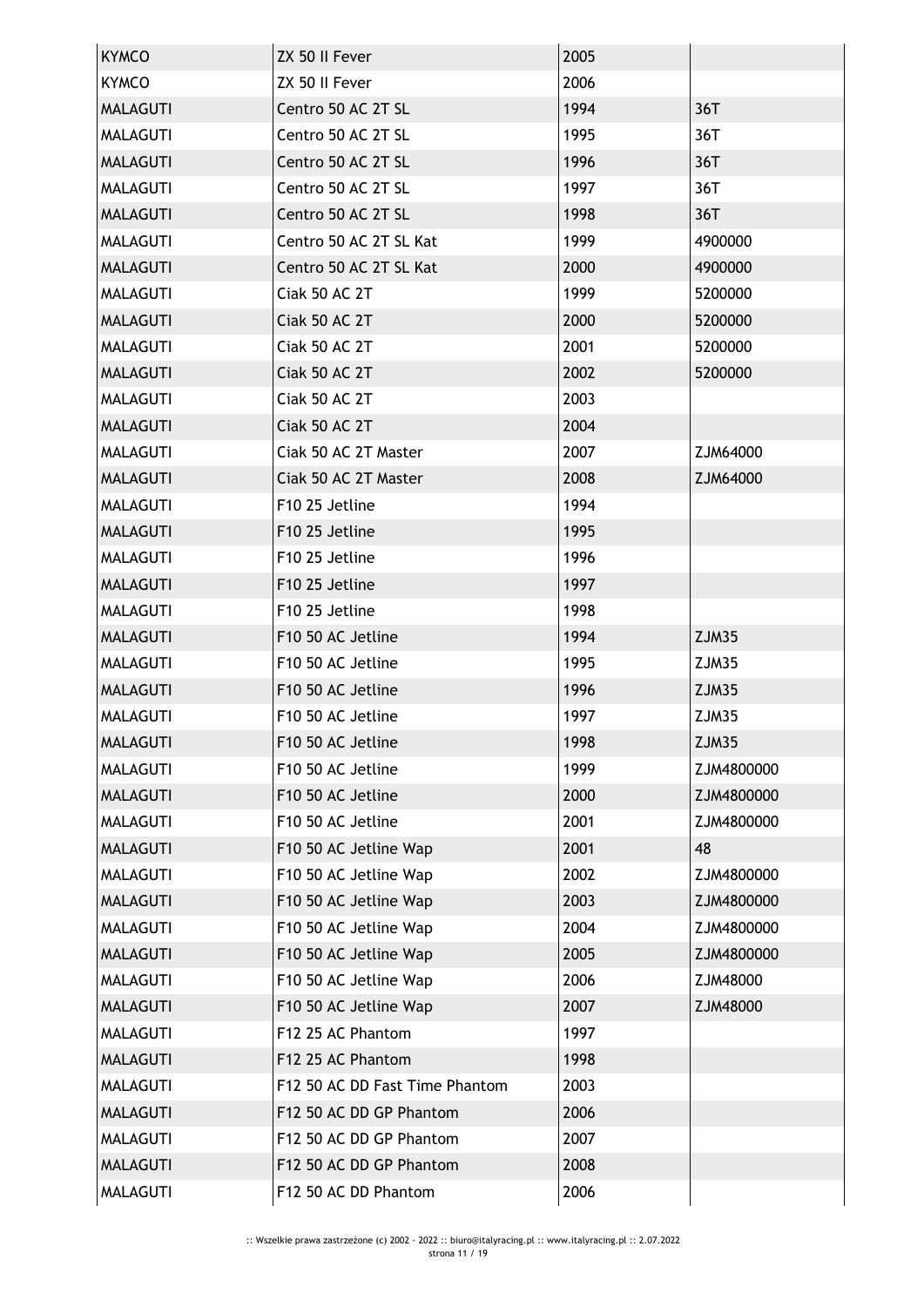| <b>MALAGUTI</b> | F12 50 AC DD Phantom         | 2007 |              |
|-----------------|------------------------------|------|--------------|
| <b>MALAGUTI</b> | F12 50 AC DD Phantom         | 2008 |              |
| <b>MALAGUTI</b> | F12 50 AC DD RacLife Phantom | 2004 |              |
| <b>MALAGUTI</b> | F12 50 AC DD RacLife Phantom | 2005 |              |
| <b>MALAGUTI</b> | F12 50 AC DT Phantom         | 1994 | 40           |
| <b>MALAGUTI</b> | F12 50 AC DT Phantom         | 1995 | 40           |
| <b>MALAGUTI</b> | F12 50 AC DT Phantom         | 1996 | 40           |
| <b>MALAGUTI</b> | F12 50 AC DT Phantom         | 1997 | 40           |
| <b>MALAGUTI</b> | F12 50 AC DT Phantom         | 1998 | 40           |
| <b>MALAGUTI</b> | F12 50 AC DT Phantom         | 1999 | 4600000      |
| <b>MALAGUTI</b> | F12 50 AC DT Phantom         | 2000 | 4600000      |
| <b>MALAGUTI</b> | F12 50 AC DT Phantom         | 2001 | 4600000      |
| <b>MALAGUTI</b> | F12 50 AC DT Phantom         | 2002 | 4600000      |
| <b>MALAGUTI</b> | F12 50 AC Phantom            | 2000 | <b>ZJM46</b> |
| <b>MALAGUTI</b> | F12 50 AC Phantom            | 2001 | ZJM46        |
| <b>MALAGUTI</b> | F12 50 AC Phantom            | 2002 | ZJM46        |
| <b>MALAGUTI</b> | F12 50 AC Phantom            | 2003 | ZJM46        |
| <b>MALAGUTI</b> | F12 50 AC Phantom            | 2004 | ZJM46        |
| <b>MALAGUTI</b> | F12 50 AC Phantom            | 2005 | ZJM46        |
| <b>MALAGUTI</b> | F12 50 AC Phantom            | 2006 | ZJM46        |
| <b>MALAGUTI</b> | F12 50 LC                    | 1996 | <b>ZJM41</b> |
| <b>MALAGUTI</b> | F12 50 LC                    | 2003 |              |
| <b>MALAGUTI</b> | F12 50 LC                    | 2004 | ZJM62        |
| <b>MALAGUTI</b> | F12 50 LC                    | 2005 | ZJM62        |
| <b>MALAGUTI</b> | F12 50 LC                    | 2006 | ZJM62        |
| <b>MALAGUTI</b> | F12 50 LC DD                 | 2000 | ZJM4700      |
| <b>MALAGUTI</b> | F12 50 LC DD                 | 2001 | ZJM4700      |
| <b>MALAGUTI</b> | F12 50 LC DD                 | 2002 | ZJM4700      |
| <b>MALAGUTI</b> | F12 50 LC DD Phantom         | 2000 | 4700000      |
| <b>MALAGUTI</b> | F12 50 LC DD Phantom         | 2001 | 4700000      |
| <b>MALAGUTI</b> | F12 50 LC DD Phantom         | 2002 | 4700000      |
| <b>MALAGUTI</b> | F12 50 LC DD Phantom         | 2003 | 6200000      |
| <b>MALAGUTI</b> | F12 50 LC DD Phantom         | 2004 | 6200000      |
| MALAGUTI        | F12 50 LC DD Phantom         | 2005 | 6200000      |
| <b>MALAGUTI</b> | F12 50 LC DD Phantom         | 2006 | 62000        |
| <b>MALAGUTI</b> | F12 50 LC DD Phantom         | 2007 | 62000        |
| <b>MALAGUTI</b> | F12 50 LC DD Phantom         | 2008 | 62000        |
| <b>MALAGUTI</b> | F12 50 LC DT Phantom         | 1996 | 41           |
| <b>MALAGUTI</b> | F12 50 LC DT Phantom         | 1997 | 41           |
| <b>MALAGUTI</b> | F12 50 LC DT Phantom         | 1998 | 41           |
| <b>MALAGUTI</b> | F12 50 LC DT Phantom         | 1999 | 4700000      |
| <b>MALAGUTI</b> | F12 50 LC DT Phantom         | 2000 | 4700000      |
| <b>MALAGUTI</b> | F12 50 LC R DD Phantom       | 2007 | ZJM8201      |
| <b>MALAGUTI</b> | F12 50 LC R DD Phantom       | 2008 | ZJM8201      |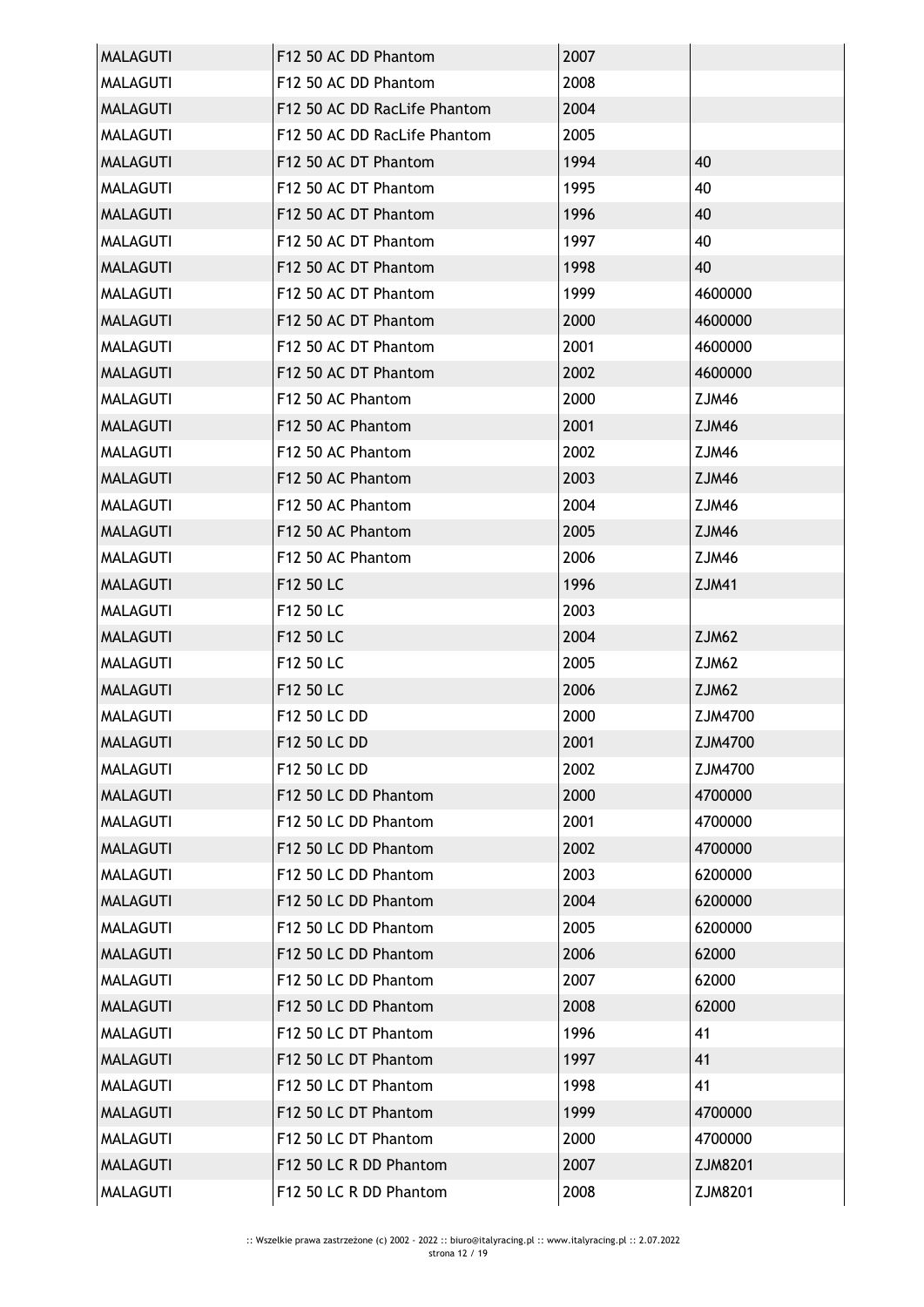| <b>MALAGUTI</b> | F12 50 LC R DD Phantom     | 2009 | ZJM8201     |
|-----------------|----------------------------|------|-------------|
| <b>MALAGUTI</b> | F12 50 LC R DD Phantom     | 2010 | 8201        |
| <b>MALAGUTI</b> | F12 50 LC R DD Phantom     | 2011 |             |
| <b>MALAGUTI</b> | F15 50 AC DD               | 2004 | ZJM73K20173 |
| <b>MALAGUTI</b> | F15 50 AC DD               | 2005 | ZJM73K20173 |
| <b>MALAGUTI</b> | F15 50 AC DD               | 2006 | ZJM73K20173 |
| <b>MALAGUTI</b> | F15 50 AC DD Firefox       | 2005 | 73K20173    |
| <b>MALAGUTI</b> | F15 50 AC DD Firefox       | 2006 | 73K20173    |
| <b>MALAGUTI</b> | F15 50 AC DD Firefox       | 2007 | 73K20173    |
| <b>MALAGUTI</b> | F15 50 AC DD Firefox       | 2008 | 73K20173    |
| <b>MALAGUTI</b> | F15 50 LC DD Firefox       | 1998 | 44          |
| <b>MALAGUTI</b> | F15 50 LC DD Firefox       | 1999 | 44          |
| <b>MALAGUTI</b> | F15 50 LC DD Firefox       | 2000 | 4400000     |
| <b>MALAGUTI</b> | F15 50 LC DD Firefox       | 2001 | 4400000     |
| <b>MALAGUTI</b> | F15 50 LC DD Firefox       | 2002 | 44          |
| <b>MALAGUTI</b> | F15 50 LC DD Firefox       | 2003 | 44          |
| <b>MALAGUTI</b> | F15 50 LC Digit DD Firefox | 2003 | 44000044    |
| <b>MALAGUTI</b> | F15 50 LC Digit DD Firefox | 2004 | 44000044    |
| <b>MALAGUTI</b> | F15 50 LC Digit DD Firefox | 2005 | 44000044    |
| <b>MALAGUTI</b> | F15 50 LC Digit DD Firefox | 2006 | 44000044    |
| <b>MALAGUTI</b> | F15 50 LC Digit DD Firefox | 2007 | 44000044    |
| <b>MALAGUTI</b> | F15 50 LC Digit DD Firefox | 2008 | 44000044    |
| <b>MALAGUTI</b> | F15 50 LC DT Firefox       | 1997 | 44          |
| <b>MALAGUTI</b> | F15 50 LC DT Firefox       | 1998 | 44          |
| <b>MALAGUTI</b> | F15 50 LC DT Firefox       | 1999 | 44          |
| <b>MALAGUTI</b> | F15 50 LC DT Firefox       | 2000 | 44          |
| <b>MALAGUTI</b> | F15 50 LC Firefox          | 1997 | ZJM44       |
| MALAGUTI        | F15 50 LC Firefox          | 1998 | ZJM44       |
| <b>MALAGUTI</b> | F15 50 LC Firefox          | 1999 | ZJM44       |
| <b>MALAGUTI</b> | F15 50 LC Firefox          | 2000 | ZJM44       |
| <b>MALAGUTI</b> | F15 50 LC Firefox          | 2001 | ZJM44       |
| <b>MALAGUTI</b> | F15 Digit 50 DD            | 2002 |             |
| <b>MALAGUTI</b> | F15 Digit 50 DD            | 2003 |             |
| <b>MALAGUTI</b> | F15 Digit 50 DD            | 2004 |             |
| <b>MALAGUTI</b> | F15 Digit 50 DD            | 2005 |             |
| <b>MALAGUTI</b> | F15 Digit 50 DD            | 2006 |             |
| <b>MALAGUTI</b> | Yesterday 50               | 1998 | 45          |
| <b>MALAGUTI</b> | Yesterday 50               | 1999 | 45          |
| <b>MALAGUTI</b> | Yesterday 50               | 2000 | 45          |
| <b>MALAGUTI</b> | Yesterday 50               | 2001 | 45          |
| <b>MBK</b>      | CS 50 AC Mach G            | 2002 |             |
| <b>MBK</b>      | CS 50 AC Mach G            | 2003 |             |
| <b>MBK</b>      | CS 50 AC Mach G            | 2004 |             |
| <b>MBK</b>      | CS 50 AC Mach G            | 2005 |             |
|                 |                            |      |             |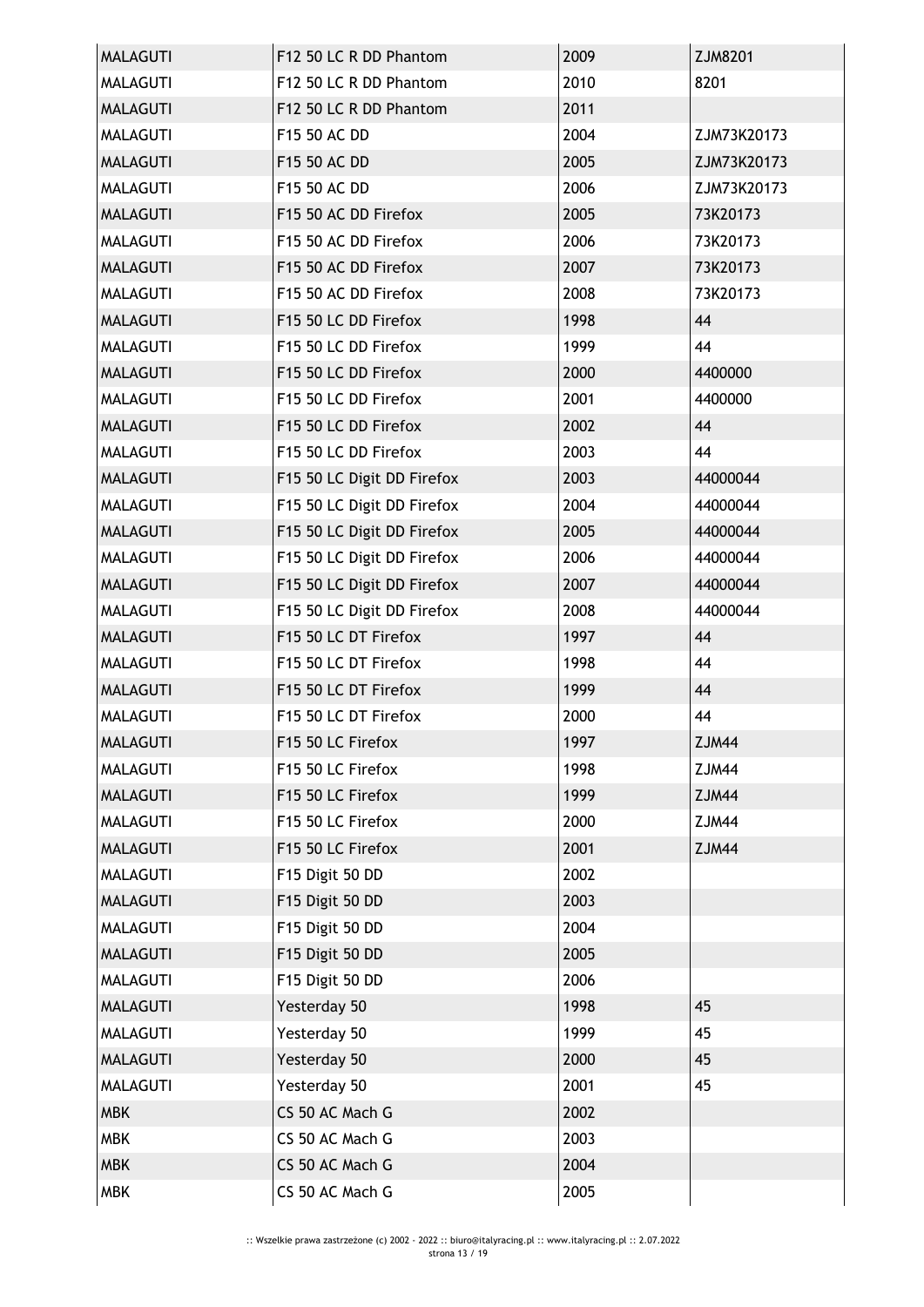| <b>MBK</b> | CS 50 AC Mach G                | 2006 |         |
|------------|--------------------------------|------|---------|
| <b>MBK</b> | <b>CS 50 Z LC</b>              | 2002 |         |
| <b>MBK</b> | <b>CS 50 Z LC</b>              | 2003 |         |
| <b>MBK</b> | <b>CS 50 Z LC</b>              | 2004 |         |
| <b>MBK</b> | <b>CS 50 Z LC</b>              | 2005 |         |
| <b>MBK</b> | <b>CS 50 Z LC</b>              | 2006 |         |
| <b>MBK</b> | CS 50 Z LC Mach G              | 2002 | VTLSA22 |
| <b>MBK</b> | CS 50 Z LC Mach G              | 2003 | VTLSA22 |
| <b>MBK</b> | CS 50 Z LC Mach G              | 2004 |         |
| <b>MBK</b> | CS 50 Z LC Mach G              | 2005 |         |
| <b>MBK</b> | CS 50 Z LC Mach G              | 2006 |         |
| <b>MBK</b> | CW 50 12 Zoll Booster L        | 2005 |         |
| <b>MBK</b> | CW 50 12 Zoll Booster L        | 2006 |         |
| <b>MBK</b> | <b>CW 50 Booster Road</b>      | 1995 |         |
| <b>MBK</b> | <b>CW 50 Road Booster</b>      | 1995 | 4BX     |
| <b>MBK</b> | CW 50 RS Booster NG            | 1995 | 4VA     |
| <b>MBK</b> | CW 50 RS Booster NG            | 1996 | VG5SA   |
| <b>MBK</b> | CW 50 RS Booster NG            | 1997 | VG5SA   |
| <b>MBK</b> | CW 50 RS Booster NG            | 1998 | VG5SA   |
| <b>MBK</b> | CW 50 RS Booster NG            | 1999 | VG5SA   |
| <b>MBK</b> | CW 50 RS Booster NG            | 2000 | VG5SA   |
| <b>MBK</b> | CW 50 RS Booster NG            | 2001 | VG5SA   |
| <b>MBK</b> | CW 50 RS Booster NG            | 2002 | VG5SA   |
| <b>MBK</b> | CW 50 RS Booster NG            | 2003 | VG5SA   |
| <b>MBK</b> | CW 50 RS Booster NG            | 2004 | 2B12    |
| <b>MBK</b> | CW 50 RS Booster NG            | 2005 | 2B14    |
| <b>MBK</b> | CW 50 RS Booster NG            | 2006 | 2B16    |
| <b>MBK</b> | CW 50 RS Booster NG Oxbow      | 2001 | VG5SA05 |
| <b>MBK</b> | CW 50 RSP Booster Rocket       | 1996 | 4VA     |
| <b>MBK</b> | CW 50 RSP Booster Rocket       | 1997 | 4VA     |
| <b>MBK</b> | CW 50 RSP Booster Rocket       | 1998 | 4VA     |
| <b>MBK</b> | CW 50 RSP Booster Rocket       | 1999 | 4VA     |
| <b>MBK</b> | <b>CW 50 RSX Booster Track</b> | 1997 | 4VA     |
| <b>MBK</b> | <b>CW 50 RSX Booster Track</b> | 1998 | 4VA     |
| <b>MBK</b> | <b>CW 50 RSX Booster Track</b> | 1999 | 4VA     |
| <b>MBK</b> | <b>CW 50 Track Booster</b>     | 1997 |         |
| <b>MBK</b> | <b>CW 50 Track Booster</b>     | 1998 |         |
| <b>MBK</b> | <b>CW 50 Track Booster</b>     | 1999 |         |
| <b>MBK</b> | Evolis 50                      | 1997 |         |
| <b>MBK</b> | Evolis 50                      | 1998 |         |
| <b>MBK</b> | EW 50 Slider                   | 2003 |         |
| <b>MBK</b> | EW 50 Slider                   | 2004 |         |
| <b>MBK</b> | EW 50 Slider                   | 2005 |         |
| <b>MBK</b> | EW 50 Slider                   | 2006 |         |
|            |                                |      |         |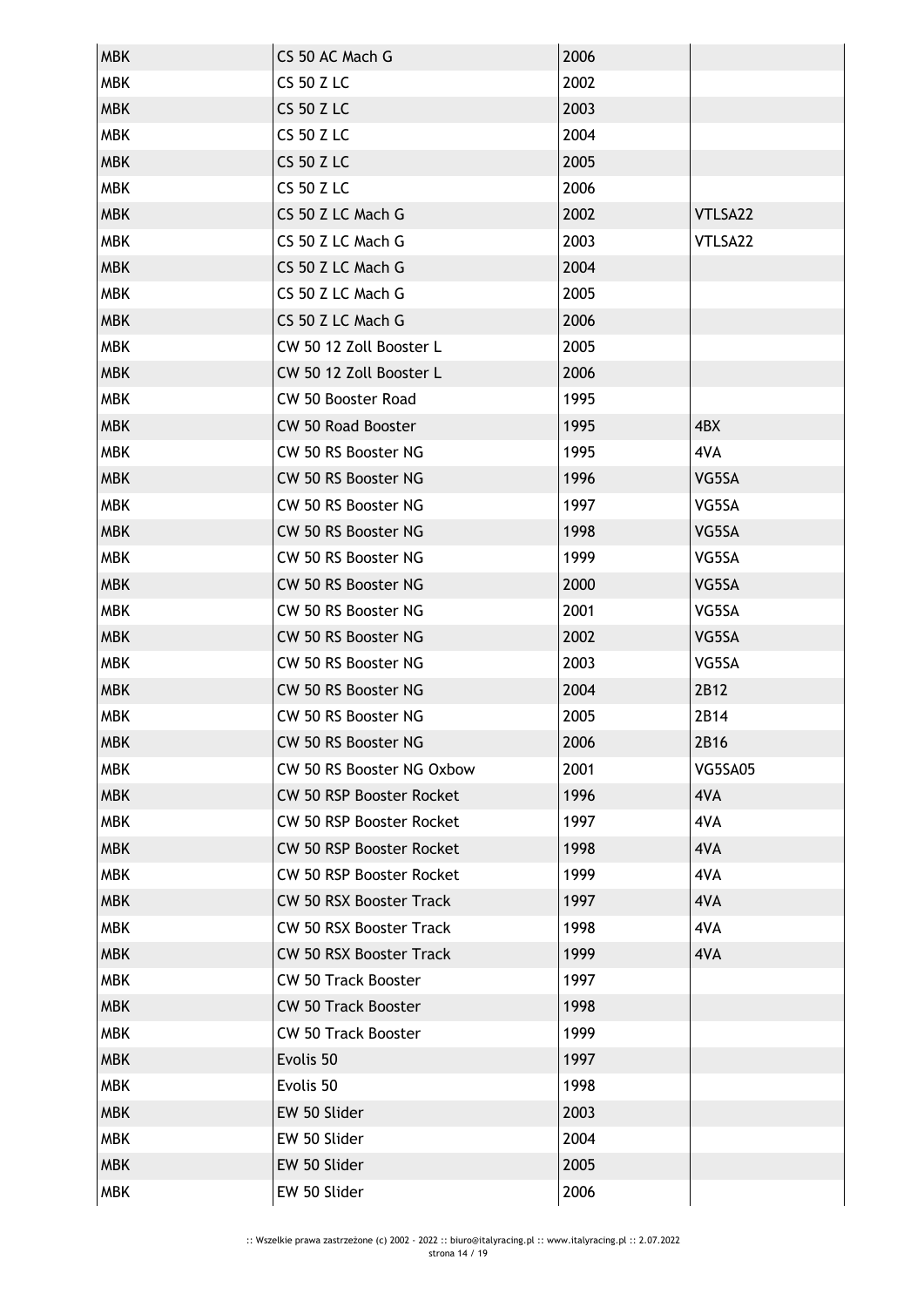| <b>MBK</b> | EW 50 Stunt         | 2000 | <b>VG5SA09</b> |
|------------|---------------------|------|----------------|
| <b>MBK</b> | EW 50 Stunt         | 2001 | <b>VG5SA09</b> |
| <b>MBK</b> | EW 50 Stunt         | 2003 | 5WK2           |
| <b>MBK</b> | EW 50 Stunt         | 2004 | <b>1512</b>    |
| <b>MBK</b> | EW 50 Stunt         | 2005 | 3C72           |
| <b>MBK</b> | EW 50 Stunt         | 2006 | 3C72           |
| <b>MBK</b> | EW 50 Stunt 45 km/h | 2002 | <b>VG5SA09</b> |
| <b>MBK</b> | Fizz 50             | 1996 |                |
| <b>MBK</b> | Fizz 50             | 1997 |                |
| MBK        | YE 50 Evolis        | 1995 | 4FW            |
| <b>MBK</b> | YE 50 Evolis        | 1996 | 4FW            |
| <b>MBK</b> | YE 50 Evolis        | 1997 | 4FW            |
| <b>MBK</b> | YE 50 Evolis        | 1998 | 4FW            |
| <b>MBK</b> | <b>YE 80</b>        | 1996 |                |
| <b>MBK</b> | <b>YE 80</b>        | 1997 |                |
| MBK        | <b>YE 80</b>        | 1998 |                |
| <b>MBK</b> | <b>YE 80</b>        | 1999 |                |
| <b>MBK</b> | YE 80 Evolis        | 1993 | 4MU            |
| <b>MBK</b> | YE 80 Evolis        | 1994 | 4MU            |
| <b>MBK</b> | YE 80 Evolis        | 1995 | 4MU            |
| <b>MBK</b> | YH 50 Flipper       | 1999 |                |
| MBK        | YH 50 Flipper       | 2000 |                |
| <b>MBK</b> | YH 50 Flipper       | 2001 |                |
| <b>MBK</b> | YH 50 Flipper       | 2002 |                |
| <b>MBK</b> | YH 50 Flipper       | 2003 |                |
| <b>MBK</b> | YH 50 Flipper       | 2004 |                |
| <b>MBK</b> | YH 50 Flipper       | 2005 |                |
| MBK        | YH 50 Flipper       | 2006 |                |
| <b>MBK</b> | YM 50 Fizz          | 1995 |                |
| <b>MBK</b> | YM 50 Fizz          | 1996 |                |
| <b>MBK</b> | YM 50 Fizz          | 1997 |                |
| <b>MBK</b> | <b>YN 100</b>       | 1999 | VTLSB04        |
| <b>MBK</b> | <b>YN 100</b>       | 2000 | VTLSB04        |
| <b>MBK</b> | <b>YN 100</b>       | 2001 | VTLSB04        |
| <b>MBK</b> | <b>YN 100</b>       | 2002 | VTLSB04        |
| <b>MBK</b> | <b>YN 100</b>       | 2003 | VTLSB04        |
| <b>MBK</b> | YN 100 Ovetto       | 1999 | VTLSB04        |
| <b>MBK</b> | YN 100 Ovetto       | 2000 | VTLSB04        |
| <b>MBK</b> | YN 100 Ovetto       | 2001 | VTLSB04        |
| <b>MBK</b> | YN 100 Ovetto       | 2002 | VTLSB04        |
| <b>MBK</b> | YN 100 Ovetto       | 2003 | VTLSB04        |
| <b>MBK</b> | YN 50 R Ovetto      | 1999 | 5BV            |
| <b>MBK</b> | YN 50 R Ovetto      | 2000 | 5BV            |
| <b>MBK</b> | YN 50 R Ovetto      | 2001 | 5BV            |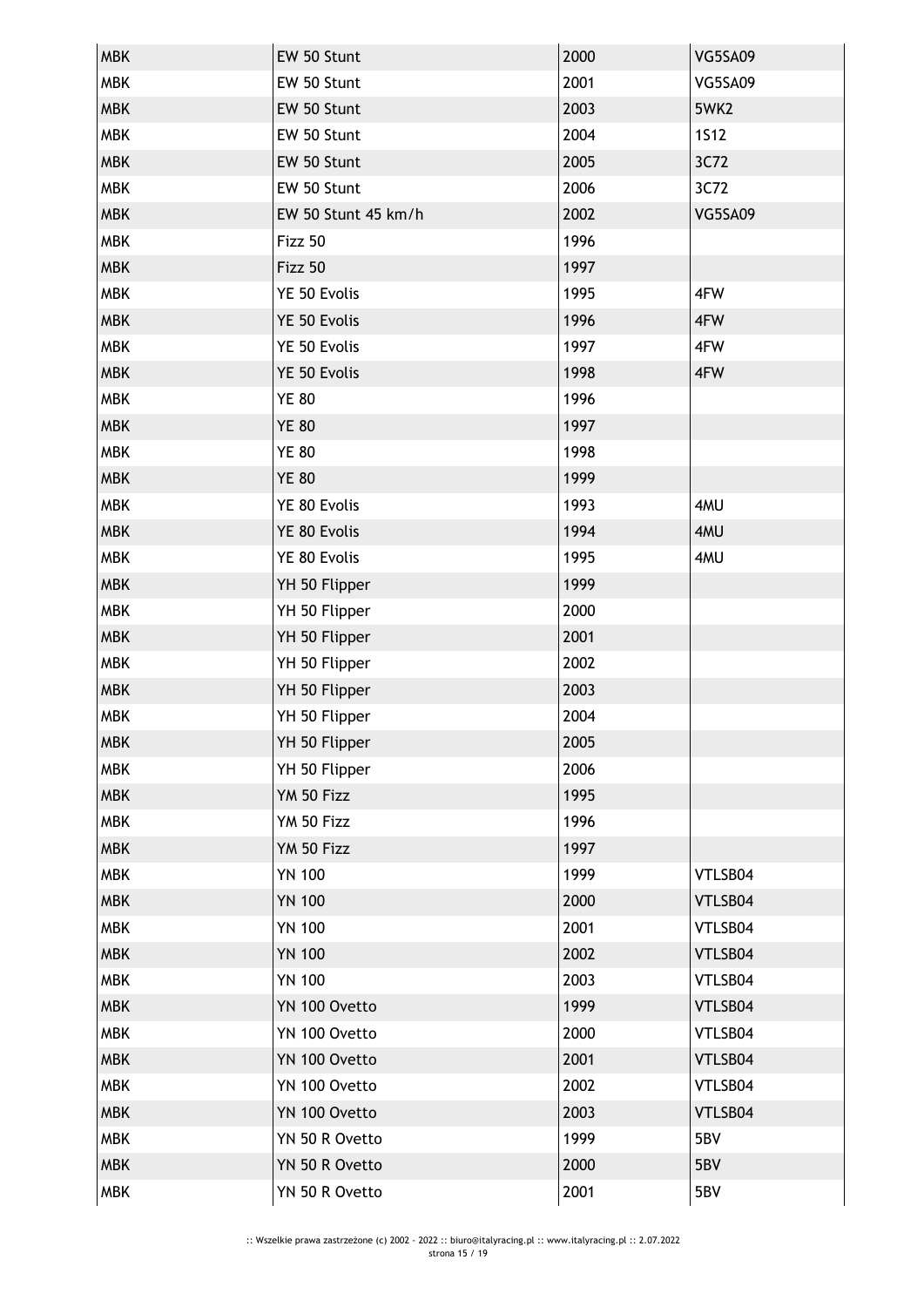| <b>MBK</b>     | YN 50 R Ovetto            | 2002 | <b>VTLSA</b>    |
|----------------|---------------------------|------|-----------------|
| <b>MBK</b>     | YN 50 R Ovetto            | 2003 | 5RN             |
| <b>MBK</b>     | YN 50 R Ovetto            | 2004 | 5RN             |
| <b>MBK</b>     | YN 50 R Ovetto            | 2005 | <b>VTLSA</b>    |
| <b>MBK</b>     | YN 50 R Ovetto            | 2006 | 1P9C            |
| <b>MBK</b>     | YQ 100 Nitro              | 2000 | VG5SB           |
| <b>MBK</b>     | YQ 100 Nitro              | 2001 | VG5SB           |
| <b>MBK</b>     | YQ 100 Nitro              | 2002 | 5ME7            |
| <b>MBK</b>     | YQ 100 Nitro              | 2003 | 5ME7            |
| <b>MBK</b>     | YQ 50 F1 Nitro Assistance | 1998 | VG55BR          |
| <b>MBK</b>     | YQ 50 F1 Nitro Assistance | 1999 | VG55BR          |
| <b>MBK</b>     | YQ 50 F1 Nitro Assistance | 2000 | VG55BR          |
| <b>MBK</b>     | YQ 50 F1 Nitro Assistance | 2001 | VG55BR          |
| <b>MBK</b>     | YQ 50 L Nitro Jaguar      | 2001 | VG5SA14         |
| <b>MBK</b>     | YQ 50 L Nitro Jaguar      | 2002 | 5PEA            |
| <b>MBK</b>     | YQ 50 L Nitro Jaguar      | 2003 | <b>VG5SA14</b>  |
| <b>MBK</b>     | YQ 50 L Nitro Jaguar      | 2004 | 5SB9            |
| <b>MBK</b>     | YQ 50 L Nitro Jaguar      | 2005 | 5SB9            |
| <b>MBK</b>     | YQ 50 Naked               | 2005 | 4B01            |
| <b>MBK</b>     | YQ 50 Naked Nitro         | 2005 | 4B01            |
| <b>MBK</b>     | YQ 50 Naked Nitro         | 2006 | 4B02            |
| <b>MBK</b>     | YQ 50 Nitro               | 1997 | VG55BR          |
| <b>MBK</b>     | YQ 50 Nitro               | 1998 | VG55BR          |
| <b>MBK</b>     | YQ 50 Nitro               | 1999 | VG55BR          |
| <b>MBK</b>     | YQ 50 Nitro               | 2000 | VG55BR          |
| <b>MBK</b>     | YQ 50 Nitro               | 2001 | VG55BR          |
| <b>MBK</b>     | YQ 50 Nitro               | 2002 | VG5SA           |
| <b>MBK</b>     | YQ 50 Nitro               | 2003 | VG5SA           |
| <b>MBK</b>     | YQ 50 Nitro               | 2004 | VG5SA           |
| <b>MBK</b>     | YQ 50 Nitro               | 2005 | 3C62            |
| <b>MBK</b>     | YQ 50 Nitro               | 2006 | 3C68            |
| <b>MBK</b>     | YW 100 Booster            | 1999 |                 |
| <b>MBK</b>     | YW 100 Booster            | 2000 |                 |
| <b>MBK</b>     | YW 100 Booster            | 2001 |                 |
| <b>MBK</b>     | YW 100 Booster            | 2002 |                 |
| PEUGEOT        | Squab 50                  | 1996 | S1A-DE          |
| <b>PEUGEOT</b> | Squab 50                  | 1997 | S1A-DE          |
| <b>PEUGEOT</b> | SV 80                     | 1993 | F082-DE         |
| <b>PEUGEOT</b> | <b>SV 80</b>              | 1994 | F082-DE         |
| <b>PEUGEOT</b> | SV 80                     | 1995 | F082-DE         |
| <b>PEUGEOT</b> | <b>SV 80 L</b>            | 1996 | F082-DE         |
| <b>PEUGEOT</b> | Zenith 50 M               | 1997 | <b>FE052-DE</b> |
| <b>SACHS</b>   | Optima 50                 | 1995 |                 |
| <b>SACHS</b>   | Optima 50                 | 1996 |                 |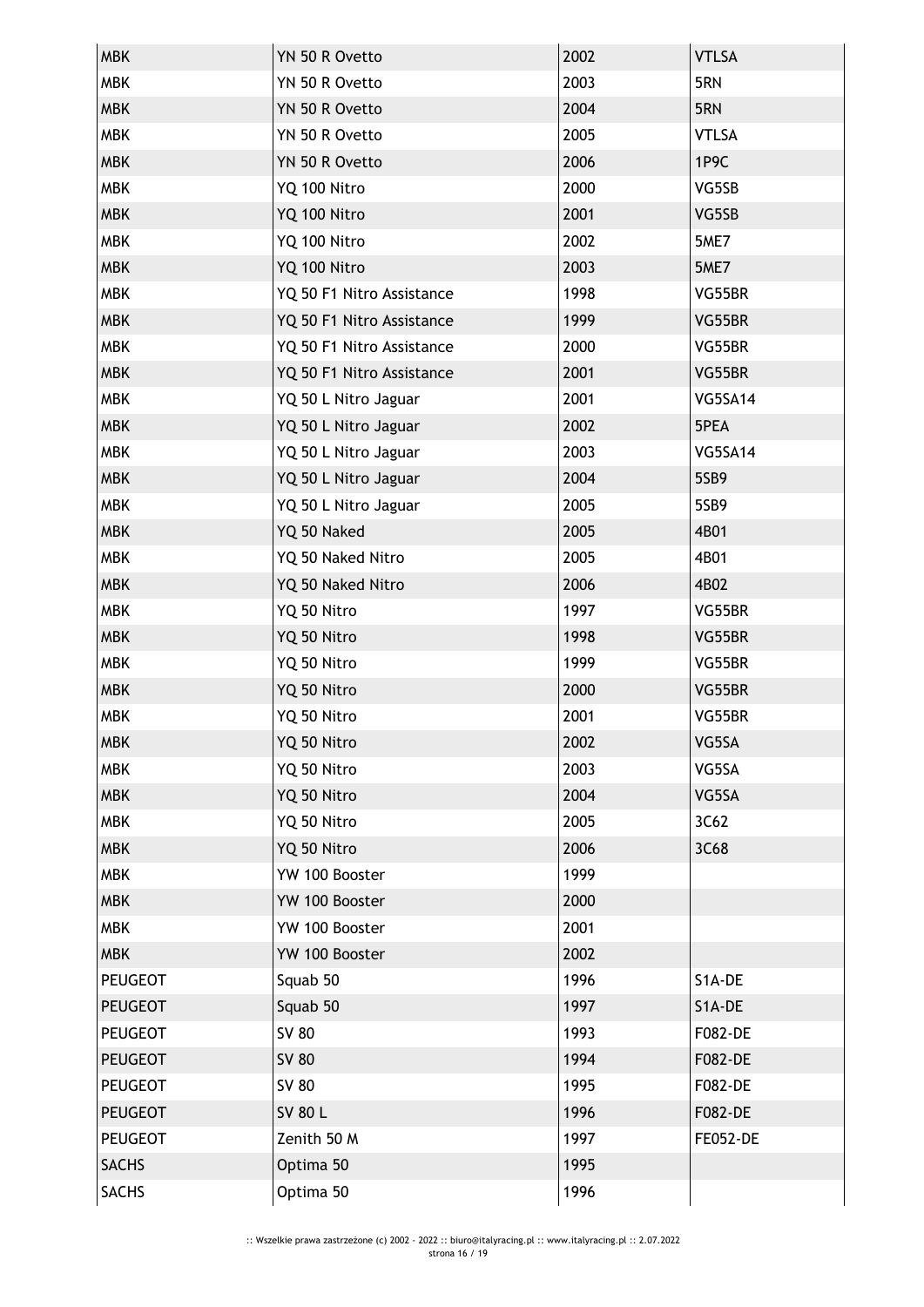| Optima 50       | 1997 |              |
|-----------------|------|--------------|
| Optima 50       | 1998 |              |
| Optima 50       | 1999 |              |
| Optima 50       | 2000 |              |
| Optima 50       | 2001 |              |
| Optima 50       | 2002 |              |
| Optima 50       | 2003 |              |
| Optima 50       | 2004 |              |
| SR 80 Samba     | 1995 | 403          |
| SR 80 Samba     | 1996 | 403          |
| <b>Jet 50</b>   | 1997 |              |
| <b>Jet 50</b>   | 1998 |              |
| <b>Jet 50</b>   | 1999 |              |
| <b>Jet 50</b>   | 2000 |              |
| <b>Jet 50</b>   | 2001 |              |
| Jet 50          | 2002 |              |
| <b>Jet 50</b>   | 2003 |              |
| <b>Jet 50</b>   | 2004 |              |
| Super Fancy 50  | 1996 |              |
| Super Fancy 50  | 1997 |              |
| Super Fancy 50  | 1998 |              |
| Super Fancy 50  | 1999 |              |
| Super Fancy 50  | 2000 |              |
| Super Fancy 50  | 2001 |              |
| BW 50 Original  | 2011 |              |
| CS 50 R AC Jog  | 2002 | <b>SA221</b> |
| CS 50 R AC Jog  | 2003 | SA221        |
| CS 50 R AC Jog  | 2004 | <b>SA224</b> |
| CS 50 R AC Jog  | 2005 | <b>SA22V</b> |
| CS 50 R AC Jog  | 2006 | SA22V        |
| CS 50 R AC Jog  | 2007 | <b>SA22V</b> |
| CS 50 R AC Jog  | 2008 |              |
| CS 50 R AC Jog  | 2009 |              |
| CS 50 R AC Jog  | 2010 | SA22V        |
| CS 50 R AC Jog  | 2011 |              |
| CS 50 RR LC Jog | 2002 | SA226        |
| CS 50 RR LC Jog | 2003 | <b>SA226</b> |
| CS 50 RR LC Jog | 2004 | SA22A        |
| CS 50 RR LC Jog | 2005 | SA22X        |
|                 |      |              |
| CS 50 RR LC Jog | 2006 | SA22X        |
| CS 50 RR LC Jog | 2007 | SA22X        |
| CS 50 RR LC Jog | 2008 |              |
| CS 50 RR LC Jog | 2009 |              |
|                 |      |              |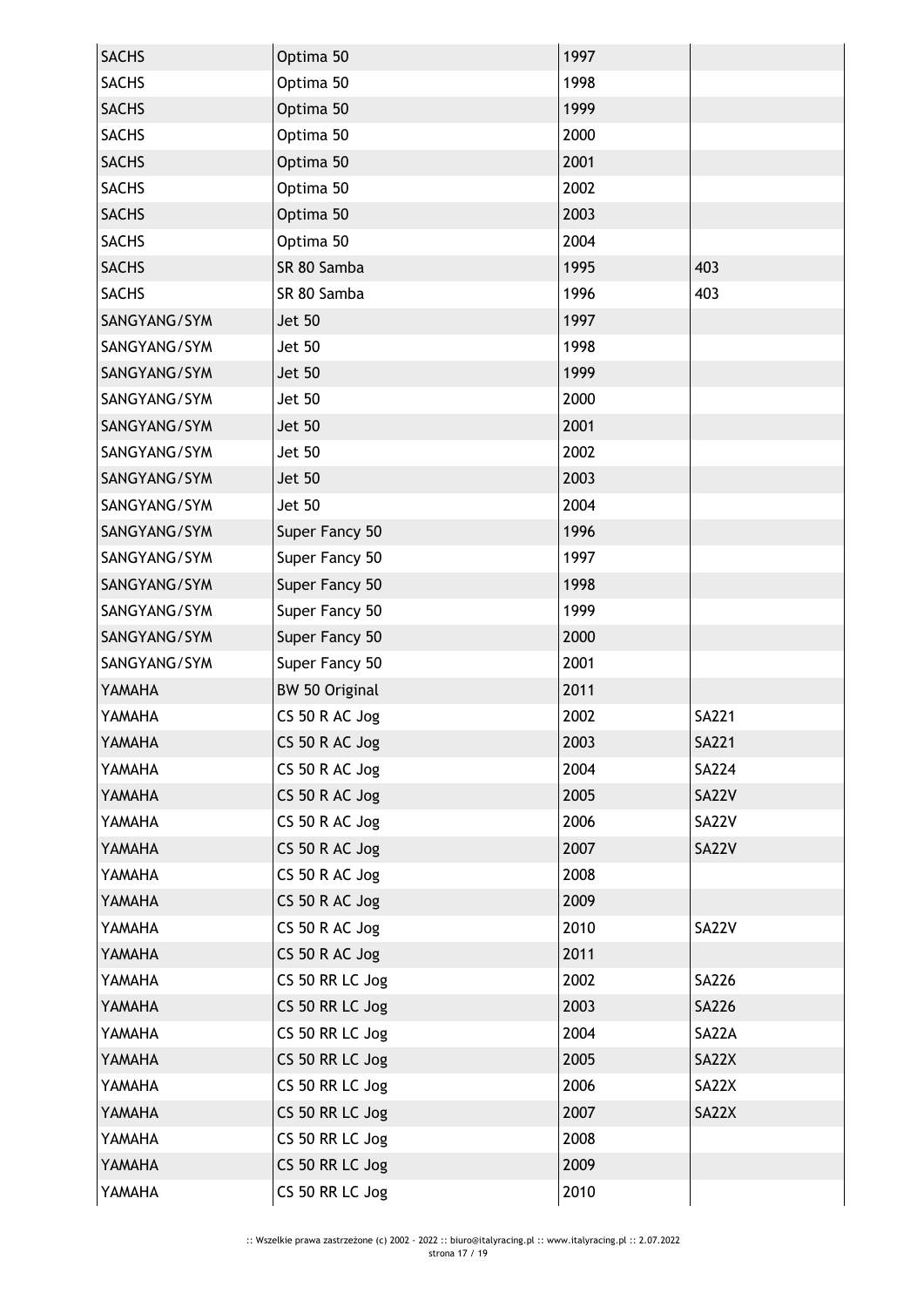| YAMAHA | CS 50 RR LC Jog | 2011 |              |
|--------|-----------------|------|--------------|
| YAMAHA | CW 50 R BWS     | 1995 | 4BX          |
| YAMAHA | CW 50 RS NG BWS | 1995 | 4VA          |
| YAMAHA | CW 50 RS NG BWS | 1996 | 4VA          |
| YAMAHA | CW 50 RS NG BWS | 1997 | 4VA          |
| YAMAHA | CW 50 RS NG BWS | 1998 | 4VA          |
| YAMAHA | CW 50 RS NG BWS | 1999 | <b>SA05</b>  |
| YAMAHA | CW 50 RS NG BWS | 2000 | <b>SA05</b>  |
| YAMAHA | CW 50 RS NG BWS | 2001 | <b>SA05</b>  |
| YAMAHA | CW 50 RS NG BWS | 2002 | <b>SA05</b>  |
| YAMAHA | CW 50 RS NG BWS | 2003 | <b>SA05</b>  |
| YAMAHA | CW 50 RS NG BWS | 2004 | <b>SA05</b>  |
| YAMAHA | CW 50 RS NG BWS | 2005 | <b>SA05</b>  |
| YAMAHA | CW 50 RS NG BWS | 2006 | <b>SA05</b>  |
| YAMAHA | CW 50 RSP Spy   | 1996 | 4VA          |
| YAMAHA | CW 50 RSP Spy   | 1997 | 4VA          |
| YAMAHA | CW 50 RSP Spy   | 1998 | 4VA          |
| YAMAHA | CW 50 RSP Spy   | 1999 | 4VA          |
| YAMAHA | CW 50 RSX Bump  | 1997 | 4VA          |
| YAMAHA | CW 50 RSX Bump  | 1998 | 4VA          |
| YAMAHA | CW 50 RSX Bump  | 1999 | 4VA          |
| YAMAHA | DT 80 MXS       | 1984 | 5T8          |
| YAMAHA | EW 50 Slider    | 2000 | <b>SA09</b>  |
| YAMAHA | EW 50 Slider    | 2001 | <b>SA09</b>  |
| YAMAHA | EW 50 Slider    | 2002 | <b>SA09</b>  |
| YAMAHA | EW 50 Slider    | 2003 | <b>SA09</b>  |
| YAMAHA | EW 50 Slider    | 2004 | SA094        |
| YAMAHA | EW 50 Slider    | 2005 | SA094        |
| YAMAHA | EW 50 Slider    | 2006 | SA094        |
| YAMAHA | YH 50 Why       | 1999 | <b>SA03</b>  |
| YAMAHA | YH 50 Why       | 2000 | <b>SA03</b>  |
| YAMAHA | YH 50 Why       | 2001 | <b>SA03</b>  |
| YAMAHA | YH 50 Why       | 2002 | <b>SA03</b>  |
| YAMAHA | YH 50 Why       | 2003 |              |
| YAMAHA | YH 50 Why       | 2004 |              |
| YAMAHA | YH 50 Why       | 2005 |              |
| YAMAHA | YH 50 Why       | 2006 |              |
| YAMAHA | YH 50 Why       | 2010 |              |
| YAMAHA | YH 50 Why       | 2011 |              |
| YAMAHA | YN 50 R Neos    | 2004 | SA211        |
| YAMAHA | YN 50 R Neos    | 2005 | <b>SA211</b> |
| YAMAHA | YN 50 R Neos    | 2006 | SA211        |
| YAMAHA | YN 50 R Neos    | 2007 | <b>SA211</b> |
| YAMAHA | YN 50 R Neos    | 2008 |              |